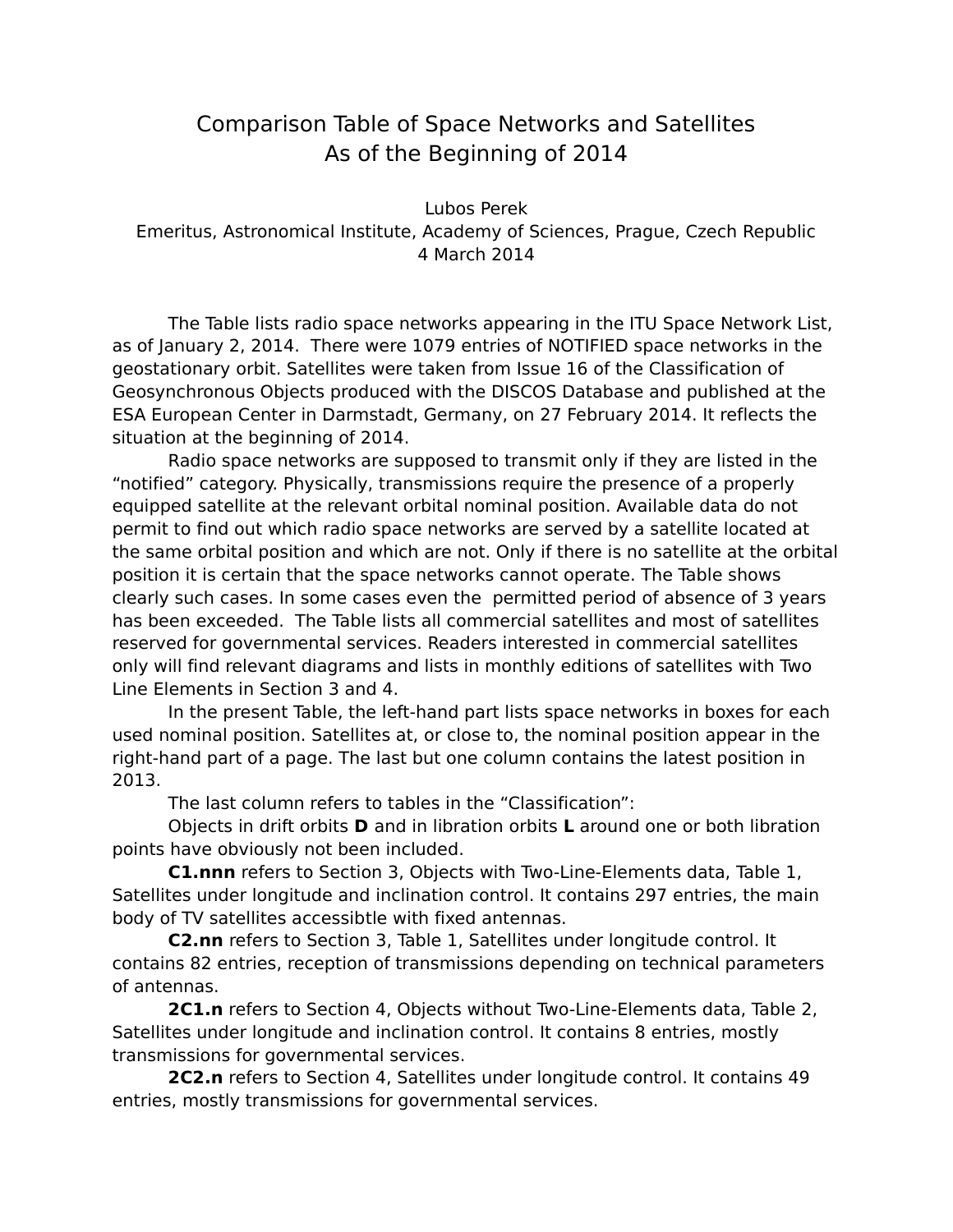Objects of indeterminate status **U.n** and **Ind.n**: no sufficient data of 3 objects in Subsection 4.7 and of 9 objects in Section 6, Table 4 were available in 2013. Data from January and February 2014 permitted the determination of positions of 6 objects and expected positions of 4 objects. The total number of satellites in, or close to, nominal orbital positions is 446.

.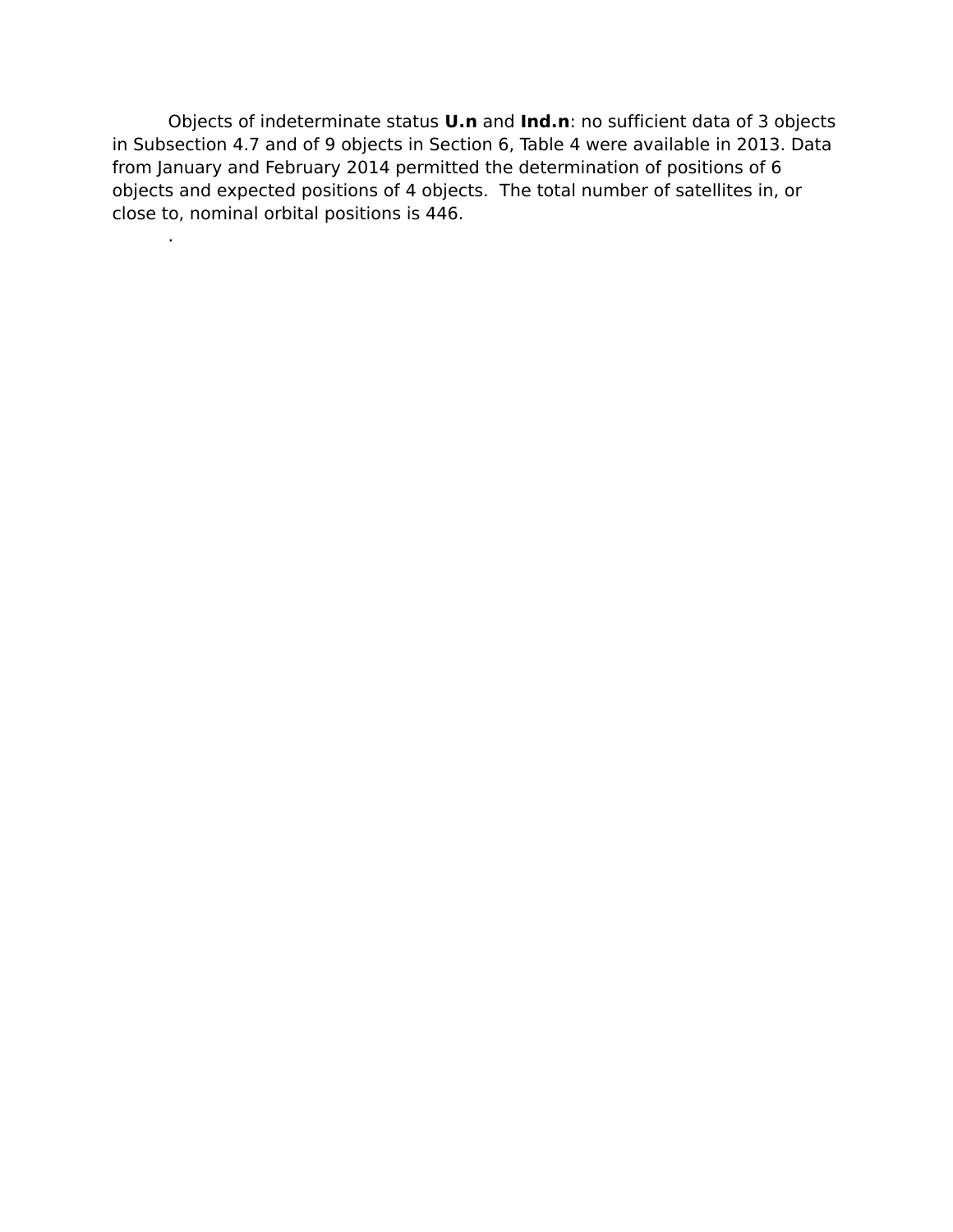## **Comparison Table of Space Networks and Satellites**

Version of 3 Mar 2014 Corrected 15.00E

|               |            | <b>SPACE NETWORKS - NOTIFIED</b> |                    | SATELLITES IIN THE GEOSTATIONARY ORBIT |                         | Classification<br>Issue 16, 2014 |
|---------------|------------|----------------------------------|--------------------|----------------------------------------|-------------------------|----------------------------------|
| Nom.<br>Long. | Adm        | <b>Space Network Name</b><br>Org | <b>Designation</b> | <b>COSPAR Int. Satellite Name</b>      | <b>Longitude Source</b> |                                  |
| 0.00 E        | F.         | <b>MSG</b>                       | 2012-035B          | MSG 3 (Meteosat 10)                    | 0.4W                    | C1.297                           |
|               | USA        | USCID-A1                         |                    |                                        |                         |                                  |
| 1.00 E        | <b>RUS</b> | VOLNA-21                         |                    |                                        |                         |                                  |
|               | <b>RUS</b> | GALS-15                          |                    |                                        |                         |                                  |
|               | <b>RUS</b> | <b>TOR-15M</b>                   |                    |                                        |                         |                                  |
|               | <b>RUS</b> | STATSIONAR-22                    |                    |                                        |                         |                                  |
| 2.00 E        | <b>HOL</b> | <b>NSS-20</b>                    | 1993-031A          | Astra 1C, i=6.3                        | 2.0 E                   | C2.1                             |
| 3.00 E        | F          | TELECOM-2C                       | 2010-037B          | Rascom-QAF 1R                          | 2.9 E                   | C1.2                             |
|               | F          | TELECOM 3C                       |                    |                                        |                         |                                  |
|               | F          | SYRACUSE-3F                      | 2007-021A          | Eutelsat 3A, Xinnuo 3                  | 3.3 E                   | C1.4                             |
|               | F          | VIDEOSAT-8-KU-C                  | 2013-022A          | Eutelsat 3D                            | 3.1 E                   | C1.3                             |
|               | F          | SYRACUSE-31F                     | 2002-040B          | MSG 1,, (Meteosat-8), i=2.5            | 3.5 E                   | C2.2                             |
|               | F          | TELECOM-4C                       |                    |                                        |                         |                                  |
|               | F          | GEOSAT-3E                        |                    |                                        |                         |                                  |
| 4.00 E        | F          | EUTELSAT 2-4E suspended          |                    |                                        |                         |                                  |
|               | <b>USA</b> | MILSTAR 13                       |                    |                                        |                         |                                  |
|               | <b>USA</b> | USGAE-2                          |                    |                                        |                         |                                  |
|               | F          | EUTELSAT 3-4E suspended          |                    |                                        |                         |                                  |
|               | F.         | F-SAT-KU2-E-4E suspended         |                    |                                        |                         |                                  |
| 4.80 E        | s          | SIRIUS-2                         | 2007-057A          | Sirius 4, Astra 4A                     | 4.9 E                   | C1.5                             |
| 5.00 E        | <b>USA</b> | USMB-5                           | 2012-036A          | SES-5                                  | 5.0 E                   | C1.6                             |
|               | S          | SIRIUS-3B, suspended             |                    |                                        |                         |                                  |
|               | S          | SIRIUS-P, suspended.             |                    |                                        |                         |                                  |
|               | S          | TELE-X                           |                    |                                        |                         |                                  |
|               | S          | SIRIUS-5E, suspended.            |                    |                                        |                         |                                  |
|               | <b>LUX</b> | LUX-G3-2                         |                    |                                        |                         |                                  |
| 5.50 E        | CTI        | RASCOM-C                         |                    |                                        |                         |                                  |
| 5.70 E        | <b>MLA</b> | MEASAT-SA1                       |                    |                                        |                         |                                  |
|               | <b>MLA</b> | MEASAT-5.7E                      |                    |                                        |                         |                                  |
| 6.00 E        | G          | SKYNET-4B                        |                    |                                        |                         |                                  |
|               | G          | SKYNET-4K                        |                    |                                        |                         |                                  |
|               | G          | SKYNET-5C                        | 2007-007B          | Skynet 5A                              | 6.0 E                   | C1.7                             |
| 7.00 E        | F          | EUTELSAT 2-7E                    |                    |                                        |                         |                                  |
|               | <b>USA</b> | USMB-6                           |                    |                                        |                         |                                  |
|               | F          | EUTELSAT 3-7E                    | 2004-008A          | Eutelsat W3A. 7A                       | 7.0 E                   | C1.8                             |
|               | F          | EUTELSAT-KA-7E                   |                    |                                        |                         |                                  |
|               | F          | EUTELSAT-B1-7E                   |                    |                                        |                         |                                  |
|               | F          | F-SAT-KU2-E-7E                   |                    |                                        |                         |                                  |
|               | F          | EUTELSAT 1-3                     |                    |                                        |                         |                                  |
|               | F          | F-SAT-KA-E-7E                    |                    |                                        |                         |                                  |
| 8.00 E        | <b>RUS</b> | VOLNA-15                         | 1997-008A          | USA 130, DSP F18, i=11.3               | 8.1 E                   | 2C2.1                            |
|               | <b>RUS</b> | STATSIONAR-18                    |                    |                                        |                         |                                  |
|               | <b>RUS</b> | GALS-7                           |                    |                                        |                         |                                  |
|               | <b>RUS</b> | TOR-8M                           |                    |                                        |                         |                                  |
| 8.50 E        | <b>USA</b> | USGON-2                          |                    |                                        |                         |                                  |
| 9.00 E        | F.         | F-SAT-KA-E-9E                    | 2006-007B          | Hot Bird 7A, Eutelsat 9A               | 9.0 E                   | C1.10                            |
|               | F          | EDRS-1                           | 2010-069A          | KA SAT. Eutelsat                       | 9.0 E                   | C1.9                             |
| 10.00 E       | F          | EUTELSAT 2-10E                   | 2009-016A          | Eutelsat W2A, 10A                      | 10.0 E                  | C1.11                            |
|               | F          | EUTELSAT 3-10E                   |                    |                                        |                         |                                  |
|               | F          | MSG-S1                           | 2005-049B          | MSG 2, i=0.97, (Meteosat 9),           | 9.4 E                   | C1.1                             |
|               | BEL        | SATCOM-4/10E                     |                    |                                        |                         |                                  |
|               | F          | 3GSAT-G17R                       |                    |                                        |                         |                                  |
|               | F          | F-SAT-C-E-10E                    |                    |                                        |                         |                                  |
|               | F          | F-SAT-KU2-E-10E                  |                    |                                        |                         |                                  |
|               | F          | F-SAT-S-E-10E                    |                    |                                        |                         |                                  |
| 11.50 E       | G          | INTELSATN KA 11.5E, susp.        |                    |                                        |                         |                                  |
| 11.80 E       | Τ.         | SICRAL-3H                        | 2009-020A          | Sicral 1B                              | 11.7 E                  | 2C1.1                            |
| 12.00 E RUS   |            | PROGNOZ-2                        | 2009-010A          | Raduga 1-8, i=3.2                      | 12.0 E                  | C2.3                             |
|               | <b>RUS</b> | TOR-18M                          |                    |                                        |                         |                                  |
|               | <b>RUS</b> | GALS-17                          |                    |                                        |                         |                                  |
|               | <b>RUS</b> | STATSIONAR-27                    |                    |                                        |                         |                                  |
|               | RUS        | VOLNA-27                         |                    |                                        |                         |                                  |
| 13.00 E       | F.         | EUTELSAT 2-13E                   | 2008-065A          | Hot Bird 9, (Eutelsat 13C)             | 13.0 E                  | C1.12                            |
|               | F.         | EUTELSAT 3-13E                   | 2006-032A          | Hot Bird 8, )Eutelsat 13B)             | 13.0 E                  | C1.13                            |
|               | F          | EUTELSAT-B1-13E                  |                    |                                        |                         |                                  |
|               | F          | EUTELSAT-KA-13E, suspen.         | 2010-021B          | COMSATBw-2                             | 13.0 E                  | C <sub>1</sub> .15               |
|               | F          | F-SAT-KA-E-13E, suspended        | 2009-008B          | Eutelsat Hot Bird 13D                  | 13.0 E                  | C1.14                            |
|               | D          | GENESIS-8                        |                    |                                        |                         |                                  |
|               | D          | GENESIS-11                       |                    |                                        |                         |                                  |
|               | F          | F-SAT-KU2-E-13E                  |                    |                                        |                         |                                  |
| 14.00 E       | <b>RUS</b> | TOR-12M                          | 2000-019A          | Eutelsat Hot Bird 16C, i=1.8           | 14.5 E                  | C <sub>2.4</sub>                 |
| 15.00 E       | <b>RUS</b> | GALS-12                          |                    |                                        |                         |                                  |
|               | <b>RUS</b> | VOLNA-23                         |                    |                                        |                         |                                  |
|               | <b>RUS</b> | STATSIONAR-23                    |                    |                                        |                         |                                  |
| 16.00 E       | F          | EUTELSAT 2-16E                   | 2011-057A          | Eutelsat W3C, 16A                      | 16.0 E                  | C1.16                            |
|               | F          | EUTELSAT 3-16E                   | 1998-013A          | Eutelsat 16B, Hot Bird 4, i=1.8        | 15.8 E                  | C2.5                             |
|               | F          | F-SAT-KU2-E-16E                  |                    |                                        |                         |                                  |
|               | F          | EUTELSAT-KA-16E                  |                    |                                        |                         |                                  |
|               | F          | EUTELSAT-B1-16E                  |                    |                                        |                         |                                  |
| 16.20 E       | Τ          | SICRAL-2A. suspended             |                    |                                        |                         |                                  |
|               |            | SICRAL-3A                        |                    |                                        |                         |                                  |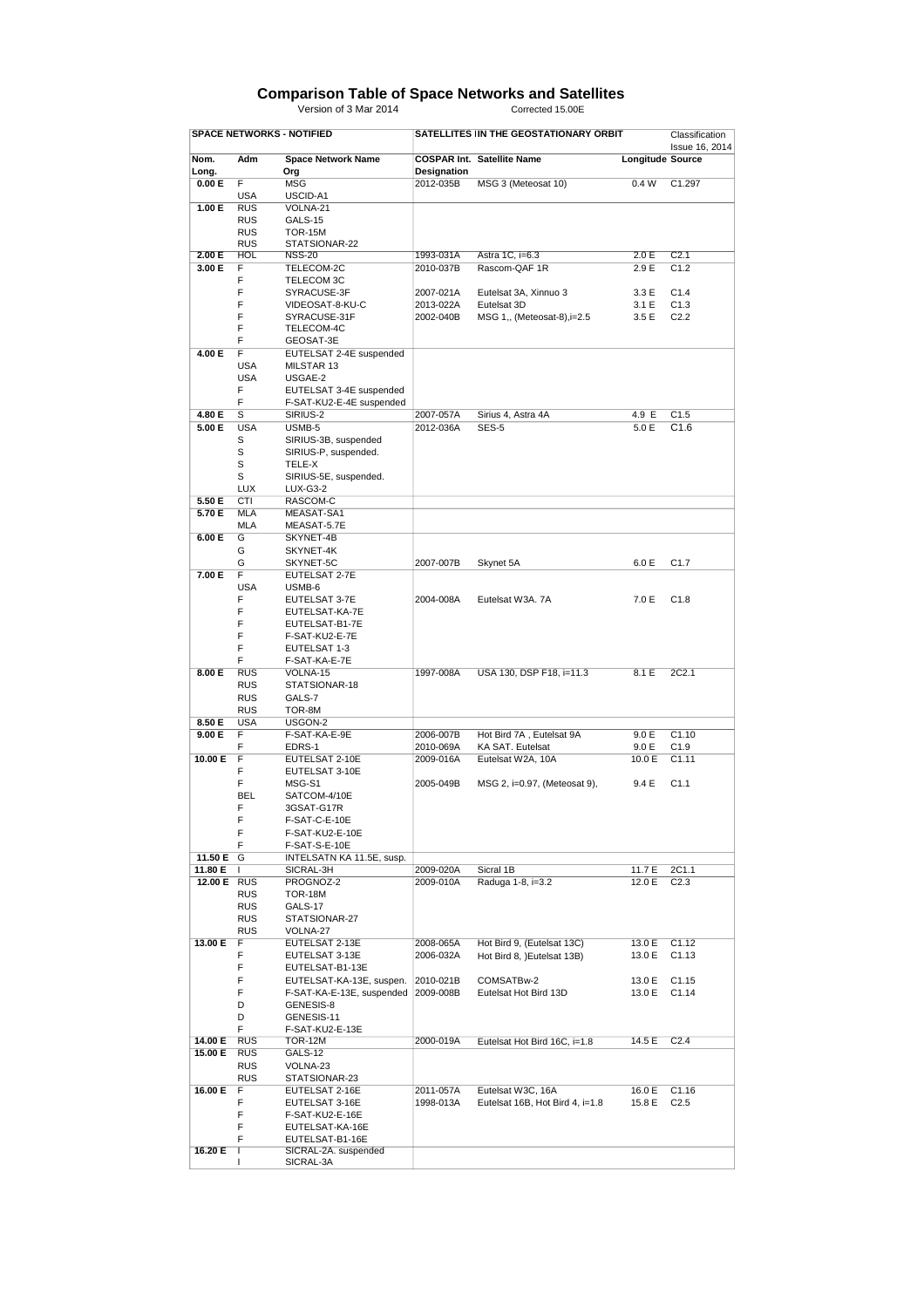| 16.80 E     | <b>CHN</b> | CTDRS-2-16.8E                              | 2012-040A | Tian Lian 1-03               | 16.8 E       | C1.17             |
|-------------|------------|--------------------------------------------|-----------|------------------------------|--------------|-------------------|
| 17.00 E     | <b>RUS</b> | INTERSPUTNIK-17E                           |           |                              |              |                   |
|             | <b>RUS</b> | INTERSPUTNIK-17E-CK                        | 2011-074A | Amos -5                      | 17.0 E       | C1.18             |
|             |            |                                            |           |                              |              |                   |
| 19.00 E     | <b>LUX</b> | LUX-KA-19E                                 |           |                              |              |                   |
| 19.20 E     | <b>LUX</b> | GDL-7                                      | 2008-057A | Astra 1M                     | 19.2 E       | C1.19             |
|             | <b>LUX</b> | GDL-6                                      | 2000-054A | Astra 2B                     | 19.4 E       | C1.23             |
|             | <b>LUX</b> | LUX-G3-19.2E                               | 2006-012A | Astra 1KR                    | 19.2 E       | C1.21             |
|             |            |                                            | 2007-016A | Astra 1L                     | 19.2 E       | C <sub>1.22</sub> |
|             |            |                                            | 1999-033A | Astra 1H                     | 19.5 E       | TLE Feb 2014      |
|             |            |                                            | 2001-025A | Astra 2C                     | 19.2 E       | C <sub>1.20</sub> |
| 20.00 E     | <b>ARS</b> | ARABSAT 2-C                                |           |                              |              |                   |
|             | <b>ARS</b> | ARABSAT 5C-20E                             | 2011-049B | Arabsat 5C                   | 20.0 E       | C1.24             |
|             |            |                                            |           |                              |              |                   |
| 21.00 E     | <b>USA</b> | <b>AFRIBSS</b>                             | 2013-011A | USA 241, SBIRS GEO-2, i=5.3  | 20.6 E       | 2C2.2             |
|             |            |                                            | 1998-063A | AfriStar 1, i=1.3            | 21.0 E       | C2.6              |
| 21.50 E     | F          | ARTEMIS-21.5E-DR                           | 2001-029A | Artemis i=11.0               | 21.4 E       | C2.7              |
|             | F          | EUTELSAT 2-21.5E                           | 2012-062B | Eutelsat 21B                 | 21.5 E       | C1.25             |
|             | F          | ARTEMIS-21.5E-LM                           |           |                              |              |                   |
|             | F          | EUTELSAT 3-21.5E                           |           |                              |              |                   |
|             | F          | ARTEMIS-21.5-NAV                           |           |                              |              |                   |
|             | F          | EUTELSAT 1-5                               |           |                              |              |                   |
| 23.00 E     | <b>RUS</b> | VOLNA-17                                   |           |                              |              |                   |
|             | <b>RUS</b> | GALS-8                                     |           |                              |              |                   |
|             | <b>RUS</b> | STATSIONAR-19                              |           |                              |              |                   |
| 23.50 E     | D          | <b>DFS II-1</b>                            |           |                              |              |                   |
|             | D          | DFS-1                                      | 2010-021A | Astra 3B                     | 23.5 E       | C <sub>1.26</sub> |
|             | <b>LUX</b> | LUX-G3-24.2E, suspended                    |           |                              |              |                   |
|             | <b>RUS</b> |                                            |           |                              |              |                   |
| 24.00 E     |            | TOR-7M                                     |           |                              |              |                   |
| 24.20 E     | <b>LUX</b> | LUX-24.2E                                  |           |                              |              |                   |
|             |            |                                            | 2007-056B | Skynet 5B, i=0.45            | 24.3 E       | C1.27             |
| 25.00 E     | G          | INMARSAT-3 IOR WEST                        | 1998-006B | Inmarsat-3 F5, i=0.30        | 24.6 E       | C1.29             |
|             | G          | INMARSAT-4 25E                             | 2005-044A | Inmarsat $4$ F2, i=2.3       | 25.1 E       | C2.8              |
|             |            |                                            | 2013-038A | Alphasat                     | 24.9 E       | C1.28             |
| 25.50 E     | F          | EUTELSAT 1-8                               |           |                              |              |                   |
|             | F          | EUTELSAT 3-25.5E                           | 2013-044A | Eutelsat 25B                 | 25.5 E       | C <sub>1.30</sub> |
|             | F          | F-SAT-KU3-E-25.5E                          |           |                              |              |                   |
| 26.00 E     | <b>IRN</b> | ZOHREH-2                                   |           |                              |              |                   |
|             | <b>ARS</b> | ARABSAT 2-B                                | 2010-025A | Badr $5 =$ Arabsat $5B$      | 26.0 E       | C1.31             |
|             | ARS        | ARABSAT 1-B                                | 2006-051A | Badr $4$ = Arabsat 4B        | 26.0 E       | C1.32             |
|             | ARS        | ARABSAT-EXT-C2                             | 2008-034B | Badr $6$ = Arabsat 3C        | 26.0 E       | C <sub>1.33</sub> |
|             | ARS        | ARABSAT-KA-26E                             |           |                              |              |                   |
|             | ARS        | ARABSAT 5B-26E                             |           |                              |              |                   |
|             | <b>ARS</b> | ARABSAT-KU-26E                             |           |                              |              |                   |
| 28.20 E     | <b>LUX</b> | LUX-28.2E                                  | 1998-050A | Astra 2A                     | 28.2 E       | C <sub>1.34</sub> |
|             |            |                                            |           |                              |              |                   |
|             | <b>LUX</b> | LUX-G3-28.2E                               | 2000-081A | Astra 2D, i=1.3              | 28.0 E       | C2.9              |
|             |            |                                            | 2011-041A | Astra 1N                     | 28.2 E       | C <sub>1.35</sub> |
|             |            |                                            | 2012-051A | Astra 2F                     | 28.2 E       | C <sub>1.36</sub> |
| 28.5 E      | D          | DFS II-2                                   | 2001-011A | Eurobird 1, Eutelsat 28A     | 28.5 E       | C1.38             |
|             | D          | DFS-2                                      | 2008-065B | Eutelsat 28B, W2M            | 28.5 E       | C1.37             |
| 29.00 E     | <b>USA</b> | FLTSATCOM-C INDOC-1                        | 1993-056A | USA 95 (UFO F2), i=9.5       | 28.7 E       | 2C2.3             |
|             | Е          | SECOMSAT B29E                              | 2005-005A | <b>XTAR-EUR</b>              | 29.0 E       | C1.39             |
| 30.00 E     | <b>USA</b> | USGAE-16R                                  | 2008-011A | AMC-14, i=16.7               | 29.3 E       | C2.10             |
|             |            |                                            | 2002-001A | USA 164 Milstar 2 F3         | 30.0 E       | 2C2.4             |
| 30.50 E     | <b>ARS</b> | ARABSAT 2-A                                | 2010-032B | Arabsat 5A = Badr 5A         | 30.5 E       | C1.40             |
|             | <b>ARS</b> | ARABSAT 5A-30.5E                           |           |                              |              |                   |
|             | ARS        | ARABSAT KA-30.5E                           |           |                              |              |                   |
| 31.00 E     | <b>TUR</b> | TURKSAT-31E-A                              |           |                              |              |                   |
|             | LUX        | LUX-G3-4                                   | 1997-076A | Astra 1G                     | 31.5 E       | C <sub>1.42</sub> |
|             | TUR        | TURKSAT-1B suspended                       |           |                              |              |                   |
|             | TUR        | TURKSAT-K1 suspended.                      | 2012-043B | Hylas 2                      | 31.0 E       | C1.41             |
|             | TUR        |                                            | 1995-055A | Asta 1E, i=3.0               | 31.3 E       | C2.11             |
|             | G          | TURKSAT-2b, suspended.<br>UKMMSAT-B1-TTC-C |           |                              |              |                   |
|             |            |                                            |           |                              |              |                   |
|             | G          | UKJKSAT-1                                  |           |                              |              |                   |
| 33.00 E     | <b>USA</b> | USASAT-55I                                 |           |                              |              |                   |
|             | USA        | USASAT-60N                                 |           |                              |              |                   |
|             | F          | EUTELSAT 2-33E                             | 2003-043A | Eurobird 3, Eutelsat 33A     | 33.1 E       | C1.45             |
|             | F          | EUTELSAT 3-33E                             | 2002-051A | Eurobird 3, Eutelsat 25C, W5 | 33.1 E       | C <sub>1.44</sub> |
|             | F          | EUTELSAT-KA-33E                            |           |                              |              |                   |
|             | F.         | F-SAT-KU3-E-33E                            |           |                              |              |                   |
|             | USA        | USMB-7                                     |           |                              |              |                   |
|             | <b>USA</b> | INTELSAT5 33E                              | 1999-009B | Skynet 4E, i=8.6             | 32.3 E       | C2.12             |
|             | <b>USA</b> | INTELSAT7 33E                              | 1994-034A | Intelsat 702, i=2.0          | 32.9 E       | C2.13             |
|             | USA        | <b>INTELSAT8 33E</b>                       |           |                              |              |                   |
|             | <b>USA</b> | <b>INTELSAT9 33E</b>                       | 2011-016A | Intelsat New Dawn            | 32.9 E       | C <sub>1.43</sub> |
| 34.50 E ARS |            | ARABSAT 6E-34.5E                           |           |                              |              |                   |
| 35.00 E RUS |            | PROGNOZ-3                                  | 1993-076A | NATO IV B, USA98, i=10.9     | 35.5 E       | C2.14             |
|             | RUS        | STATSIONAR-D3                              |           |                              |              |                   |
|             | <b>RUS</b> | TOR-2M                                     |           |                              |              |                   |
|             | RUS        | STATSIONAR-2                               |           |                              |              |                   |
|             | <b>RUS</b> | GALS-6                                     |           |                              |              |                   |
|             | <b>RUS</b> | VOLNA-11                                   |           |                              |              |                   |
| 36.00 E     | <b>RUS</b> | RST-1                                      |           |                              |              |                   |
|             | F          | EUTELSAT 2-36E                             | 2009-065A | Eutelsat W7, 36B             | 35.9 E C1.46 |                   |
|             | F          | EUTELSAT 3-36E                             | 2000-028A | Eutelsat W4(36A)             | 36.1 E C1.47 |                   |
|             | F          | F-SAT-KU3-E-36E                            |           |                              |              |                   |
|             | F          | EUTELSAT-KA-36E                            |           |                              |              |                   |
|             |            |                                            |           |                              |              |                   |
| 37.00 E     |            |                                            | 2001-005A | Sicral, I=5.2                | 37.0 E       | 2C2.5             |
| 38.00 E     | <b>PAK</b> | PAKSAT-1                                   |           |                              |              |                   |
|             | PAK        | PAKSAT-1R1                                 |           |                              |              |                   |
|             | <b>PAK</b> | PAKSAT-1R                                  | 2011-042A | PakSat-1R                    | 38.0 E       | C <sub>1.48</sub> |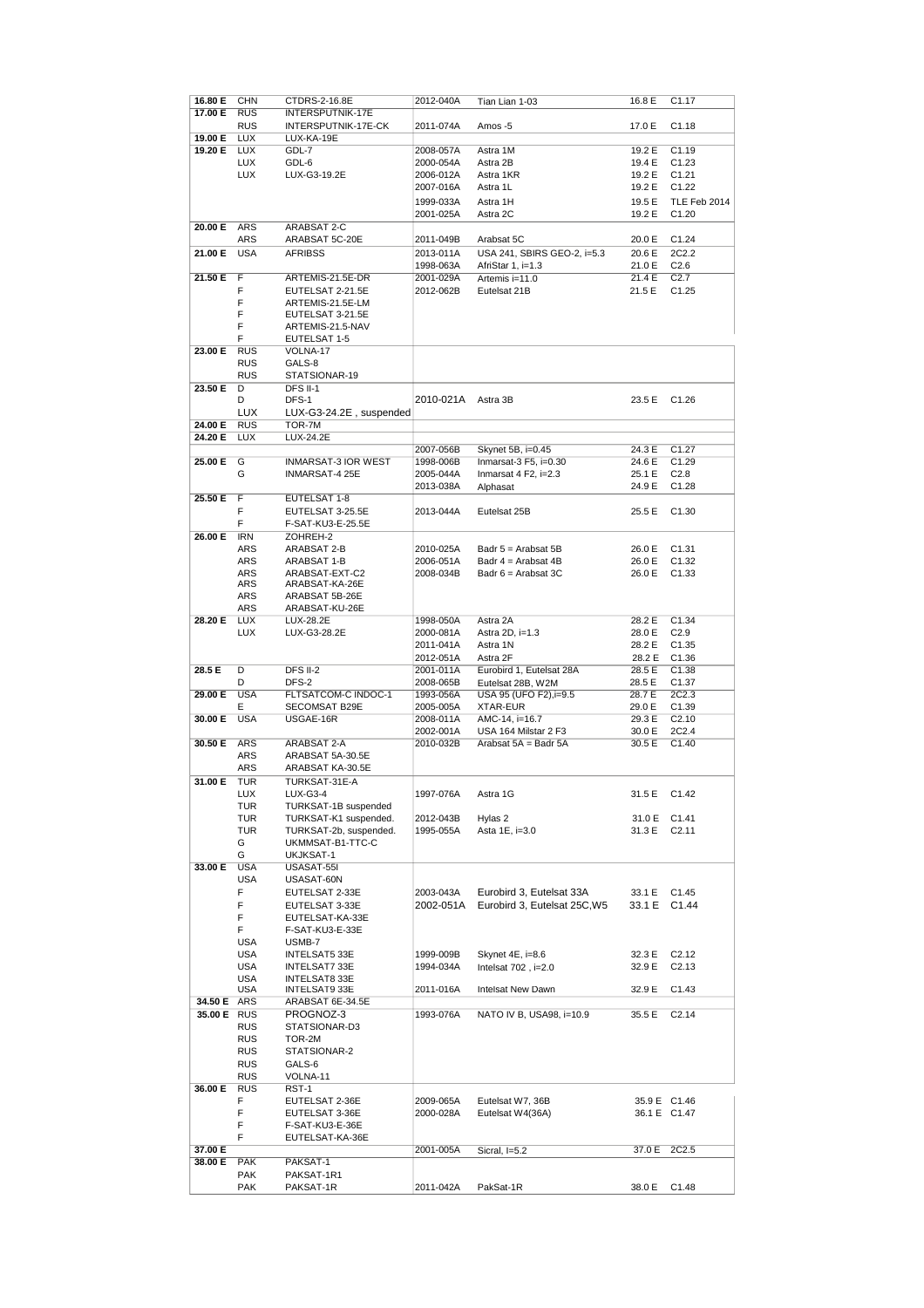| 39.00 E | GRC               | <b>HELLAS-SAT</b>                      | 2003-020A | Hellas Sat 2                     | 39.0 E | C1.49             |
|---------|-------------------|----------------------------------------|-----------|----------------------------------|--------|-------------------|
|         |                   |                                        |           |                                  |        |                   |
|         | <b>CYP</b>        | KYPROS-SAT-C                           | 2002-062A | Nimig 2                          | 39.0 E | C <sub>1.50</sub> |
|         | <b>CYP</b>        | KYPROS-SAT-L4                          |           |                                  |        |                   |
| 39.50 E | G                 | DJCF-1A                                |           |                                  |        |                   |
| 40.00 E | <b>RUS</b>        | LOUTCH-7, suspended                    |           |                                  |        |                   |
|         | <b>RUS</b>        | EXPRESS-4, suspended                   |           |                                  |        |                   |
|         | <b>RUS</b>        | EXPRESS-4B, suspended                  |           |                                  |        |                   |
|         |                   |                                        |           |                                  |        |                   |
|         | <b>RUS</b>        | VOLNA 4R, suspended                    |           |                                  |        |                   |
| 42.00 E | TUR               | <b>TURKSAT 1D</b>                      | 2008-030B | Turksat 3A                       | 42.0 E | C1.51             |
|         | <b>TUR</b>        | TURKSAT-K2                             | 2001-002A | Turksat 2A (Eurasiasat 1)        | 42.0 E | C1.52             |
|         | TUR               | <b>TURKSAT-KX</b>                      | 2011-077A | NigComSat-1R                     | 42.5 E | C1.53             |
|         | TUR               | TURKSAT-1A                             |           |                                  |        |                   |
|         |                   |                                        |           |                                  |        |                   |
|         | TUR               | TURKSAT-42E-A                          |           |                                  |        |                   |
| 44.00 E | <b>USA</b>        | USGGR-4                                | 2013-056A | Astra 2E                         | 43.5 E | C <sub>1.54</sub> |
|         | <b>USA</b>        | USCSID-A2                              | 2009-001A | USA 202, i=3.7                   | 44.0 E | 2C2.6             |
|         | <b>UAE</b>        | EMARSAT-1E                             | 2003-026A | Thuraya 2, i=3.8                 | 44.0 E | C2.15             |
|         | <b>UAE</b>        | EMARSAT-1F                             |           |                                  |        |                   |
|         |                   |                                        |           |                                  |        |                   |
|         | <b>UAE</b>        | EMARSAT-1F/M                           |           |                                  |        |                   |
| 44.5 E  |                   | ARS/ARB ARABSAT 7F-44.5E               |           |                                  |        |                   |
| 45.00 E | <b>RUS</b>        | STATSIONAR-D4                          |           |                                  |        |                   |
|         | <b>RUS</b>        | VOLNA-3                                |           |                                  |        |                   |
|         |                   |                                        |           |                                  |        |                   |
|         | D                 | EUROPE*STAR-1, suspended 2000-068A     |           | Europe*Star F1=Intelsat12        | 45.0 E | C <sub>1.55</sub> |
|         | <b>RUS</b>        | STATSIONAR-9                           |           |                                  |        |                   |
|         | <b>RUS</b>        | STATSIONAR-9A                          |           |                                  |        |                   |
|         | <b>RUS</b>        | GALS-2                                 |           |                                  |        |                   |
|         | <b>RUS</b>        | TOR-3                                  |           |                                  |        |                   |
| 46.00 E | G                 | DJCF-1B                                | 2013-006B | Azerspace 1                      | 46.0 E | C <sub>1.56</sub> |
|         |                   |                                        |           |                                  |        |                   |
|         | <b>MLA</b>        | MEASAT-46E                             | 1996-026A | USA 118, Mercury 2, i=9.3        | 46.4 E | 2C2.7             |
| 47.00 E | F                 | SYRACUSE-3H                            | 2005-041B | Syracuse 3A                      | 47.0 E | C1.57             |
|         | F                 | SYRACUSE-31H                           |           |                                  |        |                   |
|         | F                 | SYRACUSE-4H                            |           |                                  |        |                   |
| 47.50 E | D                 | EUROPE*STAR-3, susp.                   | 2001-019A | PAS 10, Intelsat 10, i=0.09      | 47.6 E | C1.58             |
|         |                   |                                        |           |                                  |        |                   |
|         |                   |                                        | 2009-047A | USA 207, PAN                     | 47.7 E | 2C1.2             |
| 48.00 E | <b>IND</b>        | $INSAT-2T(48)$                         | 2012-016A | Yahsat 1B                        | 47.6 E | C1.59             |
|         | IND               | $INSAT-2(48)$                          | 1994-054A | USA 105, Mercury 1, i=9.3        | 48.0 E | 2C2.8             |
|         | IND               | <b>INSAT-EK48</b>                      | 1996-067A | Eutelsat 48A, Hot Bird 2, i=4.0  | 48.3 E | C2.17             |
|         | IND               | <b>INSAT -2M(48)</b>                   | 1999-033A | Astra 1H                         | 48.1 E | TLE               |
|         | IND               | <b>INSAR-EK48R</b>                     | 1999-018A | Eutelsat W3, i=0.9               | 48.0 E | C2.16             |
|         |                   |                                        |           |                                  |        |                   |
| 49.00 E | <b>USA</b>        | USMB-8                                 |           |                                  |        |                   |
|         | <b>RUS</b>        | TOR-16M                                | 2003-053A | Yamal 200 N2 (Yamal 202)         | 49.0 E | C1.60             |
|         | <b>RUS</b>        | ROSCOM-4                               |           |                                  |        |                   |
|         | <b>RUS</b>        | YAMAL-49E                              |           |                                  |        |                   |
|         | <b>RUS</b>        | GALS-13                                |           |                                  |        |                   |
|         |                   |                                        |           |                                  |        |                   |
|         |                   |                                        |           |                                  |        |                   |
|         | <b>RUS</b>        | VOLNA-25                               |           |                                  |        |                   |
|         | <b>RUS</b>        | STATSIONAR-24                          |           |                                  |        |                   |
| 50.00 E | <b>TUR</b>        | TURKSAT-1C                             | 1999-005A | Telstar $6 =$ Galaxy 26          | 50.0 E | C1.62             |
|         | TUR               | TURKSAT-K3                             |           |                                  |        |                   |
|         |                   |                                        |           |                                  |        |                   |
|         | TUR               | TURKSAT-C50E                           |           |                                  |        |                   |
|         | <b>TUR</b>        | TURKSAT-50E-A                          | 1997-046A | Intelsat 5, PAS 10, $i=1.0$      | 50.2 E | C2.18             |
| 50.50 E | <b>THA</b>        | THAICOM-C1                             | 1997-053A | NSS-803, Intelsat VIII F-3,i=1.3 | 50.5 E | C2.19             |
|         | THA               | THAICOM-N1                             |           |                                  |        |                   |
| 51.50 E | <b>CHN</b>        |                                        |           | Apstar 1A, i=7.4                 | 51.5 E | C2.21             |
|         |                   | CHINASAT-51.5E, suspended.   1996-039A |           |                                  |        |                   |
|         |                   |                                        | 1998-056B | Sirius 3, i=4.2                  | 51.2 E | C2.20             |
| 52.50 E | <b>UAE</b>        | EMARSAT-1G                             | 2011-016B | Yahsat 1A                        | 52.5 E | C <sub>1.63</sub> |
|         |                   |                                        | 1994-070A | Astra 1D. i=5.4                  | 52.2 E | C2.22             |
|         |                   |                                        | 2011-034A | <b>USA 237</b>                   | 52.5 E | 2C2.9             |
|         |                   |                                        |           |                                  |        |                   |
| 53.00 E | RUS               | VOLNA-4                                |           |                                  |        |                   |
|         | G                 | SKYNET-4C                              |           |                                  |        |                   |
|         | G                 | SKYNET-4L                              |           |                                  |        |                   |
|         | G                 | SKYNET-5D                              | 2012-075A | Skynet 5D                        | 52.5 E | C <sub>1.64</sub> |
|         | <b>RUS</b>        | EXPRESS-5B                             | 2003-060A | Ekspress AM-22, Sesat-2          | 53.0 E | C <sub>1.65</sub> |
|         | <b>RUS</b>        | EXPRESS-5KA                            |           |                                  |        |                   |
|         |                   |                                        |           |                                  |        |                   |
|         | <b>RUS</b>        | <b>EXPRESS-5</b>                       |           |                                  |        |                   |
| 55.00 E | <b>RUS</b>        | KUPON-1                                | 2012-070A | Yamal-402,i=0.12                 | 54.9 E | C <sub>1.66</sub> |
|         | IND               | $INSAT-2(55)$                          | 2003-043E | Insat 3E                         | 55.1 E | C <sub>1.68</sub> |
|         | IND               | <b>INSAT-2T(55)</b>                    | 1996-021A | Astra 1F                         | 54.9 E | C <sub>1.67</sub> |
|         | USA               | MILSTAR 4                              |           |                                  |        |                   |
|         |                   |                                        |           |                                  |        |                   |
|         | <b>RUS</b>        | KUPON-1T                               |           |                                  |        |                   |
|         | <b>RUS</b>        | KUPON-1S                               |           |                                  |        |                   |
|         | IND               | <b>INSAT-EK55R</b>                     | 2011-022A | GSat-8, Insat 4G                 | 55.1 E | C <sub>1.69</sub> |
|         | IND               | INSAT-EK55                             |           |                                  |        |                   |
|         | IND               | <b>INSAT-KU10(55)E</b>                 | 2013-034A | IRNSS-R1A (India)                | 54.9 E | C1.61             |
|         | <b>RUS</b>        | KUPON-1M                               |           |                                  |        |                   |
|         |                   |                                        |           |                                  |        |                   |
| 56.00 E | <b>RUS</b>        | RST-2                                  | 1998-068A | Bonum 1, i=1.8                   | 56.0 E | C2.24             |
|         |                   |                                        | 1999-056A | DirecTV 1R                       | 55.8 E | C2.23             |
| 57.00 E | HOL               | INTELSAT5A INDOC2                      |           |                                  |        |                   |
|         | <b>HOL</b>        | <b>INTELSAT8 57E</b>                   |           |                                  |        |                   |
|         | HOL               | <b>INTELSAT7 57E</b>                   |           |                                  |        |                   |
|         |                   |                                        |           |                                  |        |                   |
|         | <b>USA</b>        | USGCSS PH3 INDOC-2                     | 2000-065A | USA 153 (DSCS III B), i=3.9      | 56.8 E | 2C2.10            |
|         | <b>USA</b>        | USGCSS PH3B INDOC-2                    |           |                                  |        |                   |
|         | HOL               | NSS-8                                  | 2009-058A | <b>NSS 12</b>                    | 57.0 E | C1.70             |
|         | HOL               | <b>NSS-36</b>                          |           |                                  |        |                   |
|         | D                 |                                        |           |                                  |        |                   |
| 57.50 E |                   | METEOSAT IODC 57.5E                    | 1997-049B | Meteosat 7 i=8.8                 | 57.5 E | C2.25             |
| 58.00 E | <b>RUS</b>        | TOR-13M                                |           |                                  |        |                   |
| 58.50 E | KAZ               | KAZSAT1 suspended                      |           |                                  |        |                   |
| 58.75 E | KAZ<br><b>CHN</b> | KAZSAT1M suspended<br>COMPASS-58.75E   | 2012-008A | Beidou G5, DW11                  | 58.7 E | C <sub>1.71</sub> |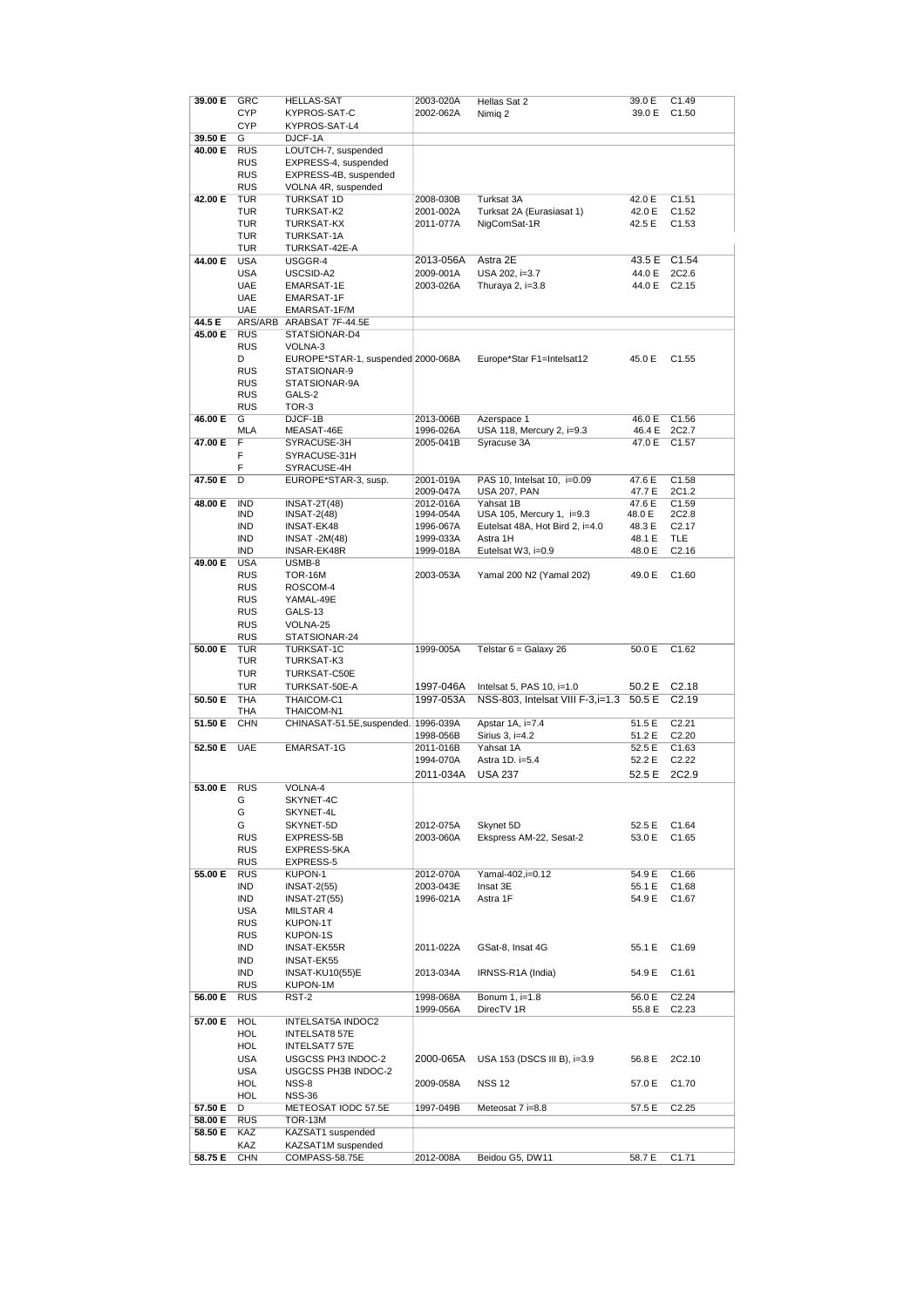| 60.00 E |                          | USGCSS PH3 INDOC        | 2009-017A | <b>USA204 (WGS F2)</b>        | 60.2 E       | 2C1.3              |
|---------|--------------------------|-------------------------|-----------|-------------------------------|--------------|--------------------|
|         | <b>USA</b>               |                         |           |                               |              |                    |
|         | <b>USA</b>               | USGCSS PH3B- INDOC      |           |                               |              |                    |
|         | <b>USA</b>               |                         |           |                               |              |                    |
|         |                          | USGOVSAT-10             |           |                               |              |                    |
|         | <b>USA</b>               | <b>INTELSAT6 60E</b>    |           |                               |              |                    |
|         | USA                      | INTELSAT8 60E           |           |                               |              |                    |
|         |                          |                         |           |                               |              |                    |
|         | <b>USA</b>               | <b>INTELSAT9 60E</b>    | 2002-007A | Intelsat 904                  | 60.0 E       | C <sub>1.72</sub>  |
| 60.75 E | F                        | CP 60.75E               |           |                               |              |                    |
|         |                          |                         |           |                               |              |                    |
| 62.00 E | <b>USA</b>               | INTELSAT7 62E           |           |                               |              |                    |
|         | USA                      | USMB-9                  |           |                               |              |                    |
|         |                          |                         |           |                               |              |                    |
|         | <b>USA</b>               | INTELSAT8 62E           |           |                               |              |                    |
|         | <b>USA</b>               | INTELSAT6 62E           |           |                               |              |                    |
|         |                          |                         |           |                               |              |                    |
|         | <b>USA</b>               | INTELSAT9 62E           | 2001-039A | Intelsat 902                  | 62.0 E       | C1.73              |
| 63.00 E | D                        | GENESIS-9               | 2009-054B | COMSATBw-1                    | 63.0 E       | C1.74              |
| 64.00 E | G                        | INMARSAT 3 IOR-1        | 2013-073A | Inmarsat 5 F1                 | 63.0 E       | Expected           |
|         |                          |                         |           |                               |              |                    |
|         | G                        | <b>INMARSAT GSO-2N</b>  |           |                               |              |                    |
|         | <b>USA</b>               | INTELSAT9 64E           | 2002-041A | Intelsat 906                  | 64.1 E       | C <sub>1.75</sub>  |
|         |                          |                         |           |                               |              |                    |
|         | <b>USA</b>               | <b>INTELSAT8 64E</b>    |           |                               |              |                    |
|         | <b>USA</b>               | INTELSAT7 64E           |           |                               |              |                    |
| 64.50 E | G                        | <b>INMARSAT-2 IOR 1</b> | 1996-020A |                               | 64.5 E       | C2.26              |
|         |                          |                         |           | Inmarsat $3-F1$ , $i=1.5$     |              |                    |
| 65.00 E | G                        | <b>INMARSAT GSO-2H</b>  | 2013-045A | Amos-4                        | 65.0 E       | TLE Feb 2014       |
| 66.00 E | <b>USA</b>               | INTELSAT9 66E           | 2010-065B | Intelsat 17                   | 66.0 E       | C1.76              |
|         |                          |                         |           |                               |              |                    |
|         | <b>USA</b>               | INTELSAT7 66E           | 1997-007A | Intelsat 26, JC-Sat 4         | 65.8 E       | C2.27              |
|         |                          |                         | 1999-052A | Galsxy 27, Telstar 7, i=0.6   | 66.2 E       | C2.28              |
|         |                          |                         |           |                               |              |                    |
|         |                          |                         | 2004-004A | USA 176, DSP F22, i=5.7       | 66.1 E       | 2C2.11             |
| 68.00 E | <b>USA</b>               | <b>USASAT-14I-2</b>     | 2003-041A | USA 171 (Adv.Orion 3), i=6.9  | 68.0 E       | 2C2.12             |
| 68.50 E | <b>USA</b>               | <b>USASAT-14I-3</b>     | 1998-052A | PAS $7 =$ Intelsat 7, $i=0.6$ | 68.6 E       | C2.29              |
|         |                          |                         |           |                               |              |                    |
|         | <b>USA</b>               | USASAT-60C, suspended   | 2012-043A | Intelsat 20                   | 68.6 E       | C <sub>1.77</sub>  |
|         | <b>USA</b>               | USASAT-14I, suspended   |           |                               |              |                    |
|         |                          |                         |           |                               |              |                    |
| 69.00 E | <b>RUS</b>               | <b>TOR-14M</b>          |           |                               |              |                    |
|         | <b>RUS</b>               | GALS-14                 |           |                               |              |                    |
|         |                          |                         |           |                               |              |                    |
| 70.00 E | <b>RUS</b>               | VOLNA-19                |           |                               |              |                    |
|         | <b>USA</b>               | USGON-1                 |           |                               |              |                    |
|         |                          |                         |           |                               |              |                    |
|         | <b>USA</b>               | USTRO-6                 |           |                               |              |                    |
|         | RUS                      | STATSIONAR-20           | 2013-062A | Raduga-1 M3                   | 70.0 E       | C1.78              |
|         |                          |                         |           |                               |              |                    |
|         | <b>RUS</b>               | GALS-16                 |           |                               |              |                    |
|         | <b>RUS</b>               | <b>TOR-17M</b>          |           |                               |              |                    |
|         |                          |                         |           |                               |              |                    |
|         | <b>TON</b>               | TONGASAT-H70            |           |                               |              |                    |
| 70.50 E | F                        | EUTELSAT-E-70.5E        |           |                               |              |                    |
|         | F                        | EUTELSAT 3-70.5E        | 2012-069A | Eutelsat 70B                  | 70.5 E C1.79 |                    |
|         |                          |                         |           |                               |              |                    |
|         | F                        | F-SAT-KU3-E-70.5E       |           |                               |              |                    |
| 72.00 E | <b>USA</b>               | FLTSATCOM-C INDOC-2     | 1990-002B | Leasat 5, i=10.33. i=10.8     |              | 72.0 E C2.30       |
|         |                          |                         |           |                               |              |                    |
|         | <b>USA</b>               | USASAT-14J-2, suspended |           |                               |              |                    |
|         | <b>USA</b>               | KASATCOM-3              | 2012-011A | Intelsat 22                   | 72.1 E C1.80 |                    |
|         |                          |                         |           |                               |              |                    |
|         | <b>USA</b>               | USASAT-14J              | 1999-063A | USA 146 (UFO F10), i=5.1      |              | 71.9 E 2C2.13      |
|         | <b>AUS</b>               | DEF-R-SAT-2A            |           |                               |              |                    |
|         |                          |                         |           |                               |              |                    |
| 72.10 E | <b>AUS</b>               | ADFUHF-2                |           |                               |              |                    |
| 74.00 E | <b>IND</b>               | <b>INSAT-1B</b>         | 2002-002A | Insat 3C                      | 74.0 E       | C <sub>1.81</sub>  |
|         |                          |                         |           |                               |              |                    |
|         | IND                      | <b>INSAT-2(74)</b>      | 2002-043A | Kalpana-1 (MetSat-1), i=4.0   | 74.0 E       | C <sub>2.31</sub>  |
|         | <b>IND</b>               | INSAT-2K(74)            |           |                               |              |                    |
|         |                          |                         |           |                               |              |                    |
|         |                          |                         |           |                               |              |                    |
|         | IND                      | <b>INSAT-2T(74)</b>     | 2013-044B | Gsat 7                        | 74.0 E       | C <sub>1.83</sub>  |
|         |                          |                         |           |                               |              |                    |
|         | IND                      | <b>INSAT-2M(74)</b>     | 2007-037A | Insat 4CR                     | 74.0 E       | C <sub>1.82</sub>  |
|         | <b>IND</b>               | INSAT-EK(74)            |           |                               |              |                    |
|         | IND                      |                         |           |                               |              |                    |
|         |                          | $INSAT-2E(74)$          |           |                               |              |                    |
|         | <b>IND</b>               | INSAT-EK74R             |           |                               |              |                    |
| 75.00 E | <b>RUS</b>               | INTERBELAR-2            | 2004-007A | Mbsat                         |              | 74.7 E C1.84       |
|         |                          |                         |           |                               |              |                    |
|         | <b>USA</b>               | FLTSATCOM-C INDOC-3     | 1999-053A | LMI 1, ABS-1                  | 75.0 E       | C <sub>1.85</sub>  |
|         | USA                      | USMB-10                 | 1996-003A | Koreasat 2, ABS-1A, i=6.1     | 74.8 E       | C <sub>2</sub> .32 |
|         | <b>USA</b>               | USCSID-A3               | 1990-097B |                               | 75.4 E       | 2C214              |
|         |                          |                         |           | USA 67 (SDS 2F2), i=16.1      |              |                    |
|         | <b>RUS</b>               | INTERSPUTNIK-75E-CK     | 2003-057A | USA 174 (UFO F11), i=3.6      | 75.7 E       | 2C2.15             |
|         | <b>RUS</b>               | INTERSPUTNIK-75E-O      |           |                               |              |                    |
|         |                          |                         |           |                               |              |                    |
| 76.00 E | <b>RUS</b>               | GOMS-M                  | 2011-001A | Elektro-L1, GOMS 2            | 76.1 E       | C1.86              |
|         |                          |                         |           |                               |              |                    |
| 76.50 E | <b>CHN</b>               |                         |           |                               |              |                    |
|         |                          | APSTAR-4                | 2012-013A | Apstar 7                      | 76.5 E       | C <sub>1.87</sub>  |
|         | <b>CHN</b>               | APSTAR-76E              |           |                               |              |                    |
| 77.00 E | <b>RUS</b>               | CSSRD-2                 |           |                               |              |                    |
|         |                          |                         |           |                               |              |                    |
|         | <b>CHN</b>               | CTDRS-1-77E             |           |                               |              |                    |
| 77.50 E | KAZ                      | KAZSAT7                 |           |                               |              |                    |
|         |                          |                         |           |                               |              |                    |
| 78.50 E | THA                      | THAICOM-A2              |           |                               |              |                    |
|         | THA                      | THAICOM-AK2             | 2006-020B | Thaicom 5                     | 78.5 E       | C1.88              |
|         | THA                      | THAICOM-G1K             | 2011-069A | Asiasat 7                     | 78.6 E       | C1.89              |
|         |                          |                         |           |                               |              |                    |
|         | THA                      | THAICOM-N2              |           |                               |              |                    |
|         | THA                      | THAICOM-A2B             |           |                               |              |                    |
|         |                          |                         |           |                               |              |                    |
| 79.60 E | <b>CHN</b>               | CHINASAT-34A            | 2006=024C | USA 189 NRL Upperr Stage/Sat  | 78.7 E       | 2C216              |
| 80.00 E | <b>RUS</b>               | STATSIONAR-1            |           |                               |              |                    |
|         |                          |                         |           |                               |              |                    |
|         | <b>RUS</b>               | PROGNOZ-4               | 2011-048A | Cosmos 2473                   | 79.9 E       | C <sub>1.90</sub>  |
|         | <b>RUS</b>               | POTOK-2                 | 2005-010A | Ekspress AM-2                 | 80.0 E       | C <sub>1.91</sub>  |
|         | <b>RUS</b>               | EXPRESS-6               |           |                               |              |                    |
|         |                          |                         |           |                               |              |                    |
|         | <b>RUS</b>               | EXPRESS-6KA             |           |                               |              |                    |
|         | <b>CHN</b>               | CHINASAT-31             | 2008-019A | Tian Lian 1A (CTDRS-1)        | 80,1 E       | C <sub>1.92</sub>  |
|         |                          |                         |           |                               |              |                    |
|         | <b>RUS</b>               | EXPRESS-6B              |           |                               |              |                    |
|         | <b>RUS</b>               | FOTON-2                 |           |                               |              |                    |
|         |                          |                         |           |                               |              |                    |
|         | <b>CHN</b>               | COMPASS-80E             | 2012-059A | Beidou G6, DW16               | 80.1 E       | C <sub>1.93</sub>  |
|         | <b>CHN</b>               | CTDRS-1-80E             |           |                               |              |                    |
|         |                          |                         |           |                               |              |                    |
| 81.75 E | <b>RUS</b><br><b>RUS</b> | VOLNA-8R<br>YAMAL-E3    |           |                               |              |                    |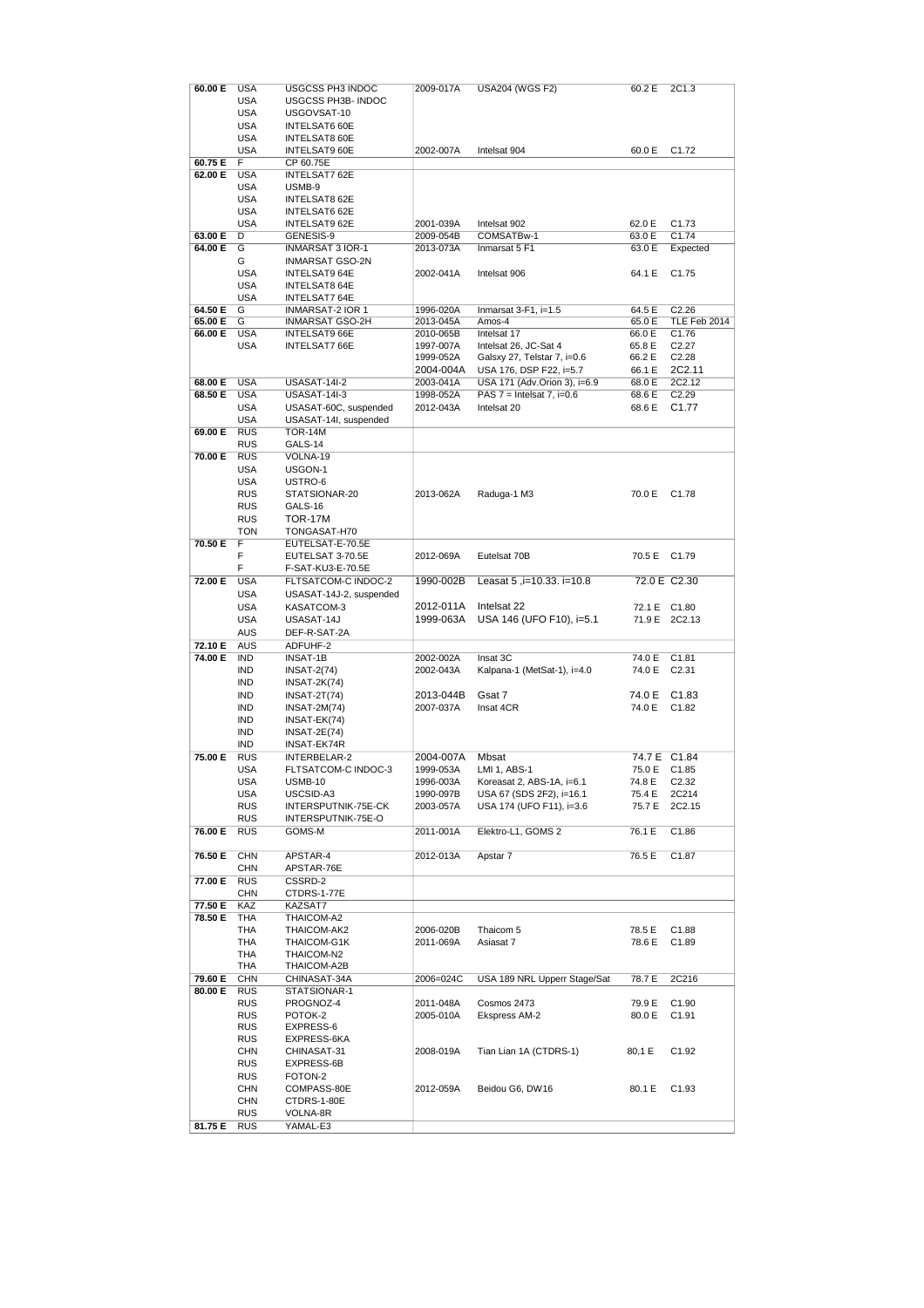| 82.00 E | <b>USA</b> | USMB-11                  |           |                             |              |                    |
|---------|------------|--------------------------|-----------|-----------------------------|--------------|--------------------|
|         | <b>USA</b> | USGGR-8                  | 2013-038B | Insat 3D                    | 82.1 E       | C <sub>1.95</sub>  |
|         | <b>USA</b> | USCSID-A4                |           |                             |              |                    |
|         | J          | N-SAT-82E                | 1999-006A | Jcsat-4A                    | 82.0 E C1.94 |                    |
|         |            |                          |           |                             |              |                    |
|         | <b>AUS</b> | DEF-R-SAT-1A             |           |                             |              |                    |
| 83.00 E | <b>IND</b> | <b>INSAT-2(83)</b>       | 2005-049A | Insat 4A                    | 83.0 E       | C <sub>1.96</sub>  |
|         | IND        | <b>INSAT-2K (83)</b>     |           |                             |              |                    |
|         | IND        | INSAT-2E83               | 2011-034A | GSat-12                     | 83.0 E       | C <sub>1.98</sub>  |
|         | IND        | <b>INSAT-2M(83)</b>      | 2012-051B | GSat-10                     | 83.0 E       | C <sub>1.97</sub>  |
|         | IND        | <b>INSAT-EK83</b>        |           |                             |              |                    |
|         | IND        | <b>INSAT-EK83R</b>       |           |                             |              |                    |
|         |            |                          |           |                             |              |                    |
| 84.00 E | <b>CHN</b> | CHINASAT-84B             |           |                             |              |                    |
| 85.00 E | <b>RUS</b> | VOLNA-5                  |           |                             |              |                    |
|         | <b>RUS</b> | STATSIONAR-3             | 2010-002A | Raduga-1M2                  | 85.0 E       | C <sub>1.100</sub> |
|         | <b>RUS</b> | TOR-4M                   |           |                             |              |                    |
|         | <b>USA</b> | USTRO-9                  |           |                             |              |                    |
|         | <b>RUS</b> | GALS-3                   |           |                             |              |                    |
|         | <b>RUS</b> | TOR-4                    |           |                             |              |                    |
|         | USA        | INTELSAT6 85E            | 2009-067A | Intelsat IS-15              |              | 85.1 E C1.101      |
|         | <b>USA</b> | <b>INTELSAT KFOS 85E</b> |           |                             |              |                    |
|         |            |                          |           |                             |              |                    |
|         | <b>USA</b> | <b>INTELSAT7 85E</b>     | 2007-063B | Horizons-2                  | 84.9 E       | C <sub>1.99</sub>  |
|         | <b>USA</b> | INTELSAT8 85E            |           |                             |              |                    |
|         | <b>USA</b> | TDRS 85E                 | 1995-035B | TDRS 7, i=13.9              | 84.8 E C2.33 |                    |
| 85.40 E | <b>RUS</b> | STATSIONAR-D5            |           |                             |              |                    |
|         | <b>RUS</b> | SADKO-1                  |           |                             |              |                    |
| 86.50 E | <b>CHN</b> | FY-2B                    | 2006-053A | FengYun $2D$ , $i=2.1$      | 87.0 E       | C <sub>2.34</sub>  |
|         | <b>CHN</b> | FY-2BS                   |           |                             |              |                    |
|         | KAZ        | KAZSAT2                  | 2011-035B | KazSat-2                    |              | 86.5 E C1.102      |
|         |            |                          |           |                             |              |                    |
|         | KAZ        | KAZSAT2M                 |           |                             |              |                    |
|         | <b>RUS</b> | KUPOON-4M                |           |                             |              |                    |
| 87.50 E | <b>CHN</b> | DFH-3-OC                 |           |                             |              |                    |
|         | <b>CHN</b> | DFH-3-OCM                | 2012-067A | Chinasat 12, ZX 12          |              | 87.5 E C1.103      |
|         | <b>CHN</b> | CHINASAT-1               |           |                             |              |                    |
| 88.00 E | <b>SNG</b> | ST-1A                    |           |                             |              |                    |
|         | <b>SNG</b> | ST-1A-CK                 | 2011-022B | $ST-2$                      |              | 88.0 E C1.104      |
|         | <b>AUS</b> | ADF WEST-2               |           |                             |              |                    |
|         |            |                          |           |                             |              |                    |
|         | <b>AUS</b> | DDSP-2                   | 2012-003A | USA 233, WGS F4             | 88.4 E       | 2C1.4              |
| 89.00 E | <b>USA</b> | TDRS 89E                 | 2000-034A | TDRS 8, i=5.1               | 89.1 E       | C2.35              |
| 90.00 E | <b>RUS</b> | VOLNA-8                  |           |                             |              |                    |
|         | <b>RUS</b> | STATSIONAR-6             |           |                             |              |                    |
|         | <b>RUS</b> | <b>EXPRESS-7C</b>        | 2003-053B | Yamal 200 N1 (Yamal 201)    | 90.0 E       | C1.105             |
|         | USA        | MILSTAR 5                |           |                             |              |                    |
|         | <b>USA</b> | USTRO-7                  | 2006-024A | USA 187, Mitex OSC, i=0.8   | 89.5 E       | 2C2.17             |
|         | <b>RUS</b> | LOUTCH-3                 |           |                             |              |                    |
|         | <b>RUS</b> | EXPRESS-7B               | 2012-061B | Yamal 300K                  |              | 90.1 E C1.106      |
|         | <b>RUS</b> |                          |           |                             |              |                    |
|         |            |                          |           |                             |              |                    |
|         |            | EXPRESS-7                |           |                             |              |                    |
| 90.75 E | J          | DRTS-90.75E              | 2002-042B | Kodama (DRTS), i=2.6        | 90.8 E C2.36 |                    |
|         | J          | N-SAT-90.75E             |           |                             |              |                    |
| 91.50 E | MLA        | MEASAT-91.5E             | 2009-032A | Measat-3A                   | 91.5 E       | C <sub>1.108</sub> |
|         | MLA        | MEASAT-1                 | 2006-056A | Measat 3                    | 91.5 E       | C <sub>1.107</sub> |
|         | <b>MLA</b> | MEASAT-IC 91.5E          |           |                             |              |                    |
|         | <b>MLA</b> | MEASAT-1R                |           |                             |              |                    |
|         | <b>MLA</b> |                          |           |                             |              |                    |
|         |            | MEASAT-AK 91.5           |           |                             |              |                    |
| 92.00 E | <b>USA</b> | <b>USMB-12</b>           |           |                             |              |                    |
|         | <b>USA</b> | USCSID-A5                | 2011=011A | USA 227, NROL-27, i=4.8     | 92.1 E       | 2C2.18             |
| 92.20 E | <b>CHN</b> | CHNBSAT-92.2E            | 2008-028A | Zhongxing 9, Chinasat 9     |              | 92.2 E C1.109      |
|         | <b>CHN</b> | APSTAR-92E               |           |                             |              |                    |
|         | <b>CHN</b> | SINOSAT-92.2E            |           |                             |              |                    |
|         | <b>CHN</b> | CHINASAT-92.2E           |           |                             |              |                    |
| 93.00 E | <b>AUS</b> | DEF-R-SAT-3A             | 1997-036A | Superbird A3, i=4.4         |              | 93.0 E C2.37       |
|         | J          | JMCS-93E                 |           |                             |              |                    |
|         |            |                          | 2003-013A | Insat 3A                    |              |                    |
| 93.50 E | IND        | INSAT-2(93.5)            |           |                             | 93.5 E       | C1.110             |
|         | <b>IND</b> | <b>INSAT-2K(93.5)</b>    | 2007-007A | Insat 4B                    | 93.5 E       | C1.111             |
|         | <b>IND</b> | <b>INSAT-2M(93.5)</b>    |           |                             |              |                    |
|         | IND        | INSAT-2T(93.5)           | 2011-019A | USA 230, SBIRS-GEO 1, i=5.3 |              | 94.0 E 2C2.19      |
|         | IND        | INSAT-EK93.5             |           |                             |              |                    |
|         | IND        | INSAT-EK93.5R            |           |                             |              |                    |
|         | IND        | INSAT-2E93.5             |           |                             |              |                    |
| 95.00 E | <b>HOL</b> | INTELSAT KA 95E          | 2013-071A | SES-8                       | 95.0 E       | Expected           |
|         | HOL        | <b>INTELSAT8 95E</b>     |           |                             |              |                    |
|         | HOL        |                          |           |                             |              |                    |
|         |            | INTELSAT7 95E            |           |                             |              |                    |
|         | <b>HOL</b> | INTELSAT5A 95E           |           |                             |              |                    |
|         | HOL        | NSS-9                    | 2002-057A | NSS 6                       |              | 95.0 E C1.112      |
|         | <b>RUS</b> | CSDRN-M suspended        |           |                             |              |                    |
|         | HOL        | NSS-KA41                 |           |                             |              |                    |
|         | <b>RUS</b> | <b>CSDRN</b>             | 2010-063A | USA 223 (NROL-32), i=4.5    | 95.6 E       | 2C2.20             |
| 96.50 E | <b>RUS</b> | STATSIONAR-14            | 2008-003A | Ekspress AM-33              |              | 96.5 E C1.113      |
|         | <b>RUS</b> | LOUTCH-9                 |           |                             |              |                    |
|         | <b>RUS</b> | EXPRESS-8                |           |                             |              |                    |
|         | <b>RUS</b> | EXPRESS-8B               |           |                             |              |                    |
|         |            |                          |           |                             |              |                    |
| 97.50 E | <b>CHN</b> | SINOSAT-3                |           |                             |              |                    |
| 98.00 E | <b>RUS</b> | PROGNOZ-8                |           |                             |              |                    |
|         | <b>CHN</b> | CHINASAT-22              | 2012-028A | Chinasat 2A, ZX 2A          |              | 98.3 E C1.114      |
|         | <b>CHN</b> | CHINASAT-3               |           |                             |              |                    |
|         | <b>CHN</b> | DFH-3A-OC                |           |                             |              |                    |
|         | <b>CHN</b> | CHINASAT-44              |           |                             |              |                    |
|         | <b>CHN</b> | CHINASAT-64              |           |                             |              |                    |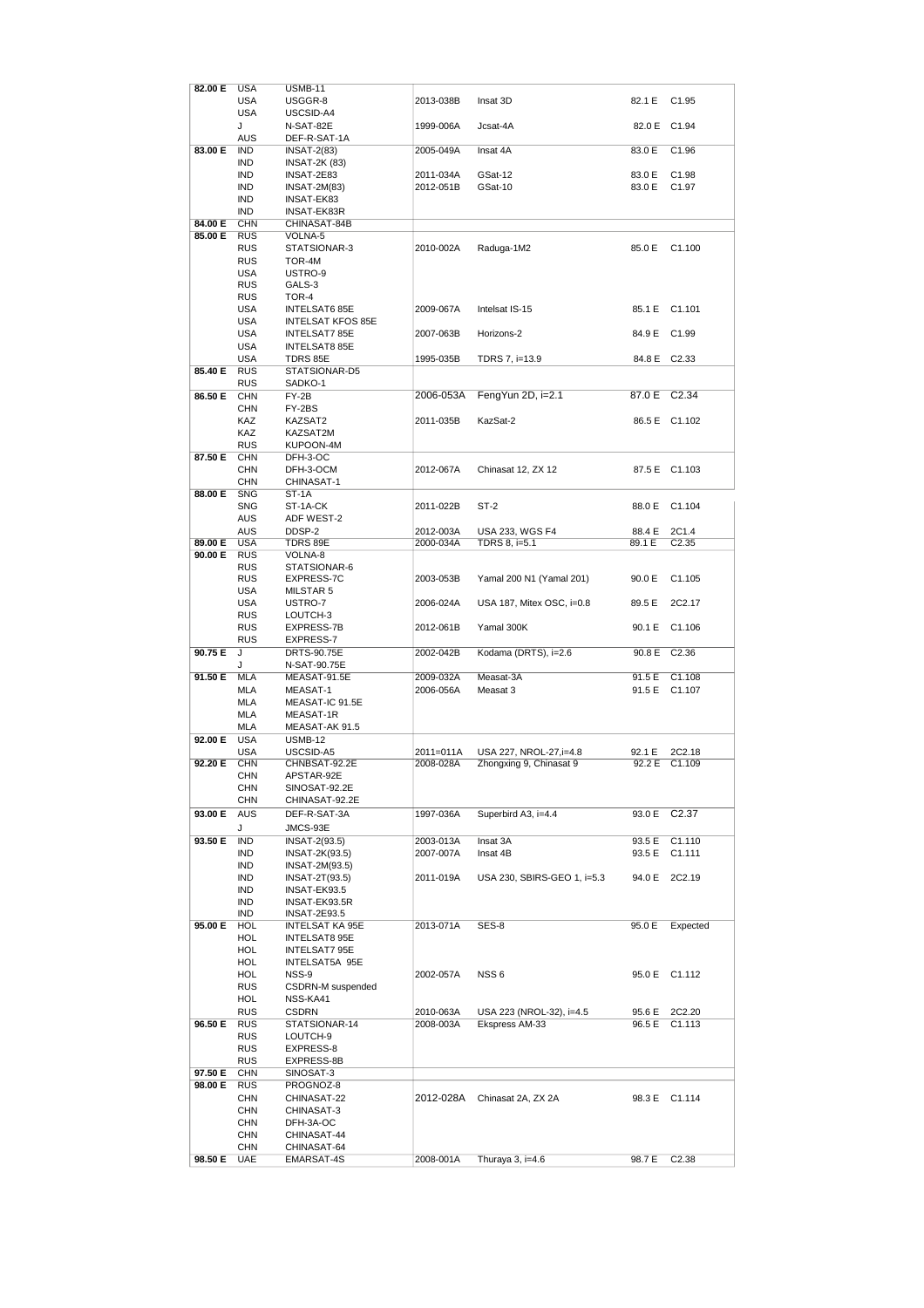| 99.00 E      | <b>RUS</b>               | STATSIONAR-T                    |           |                                 |                |                |
|--------------|--------------------------|---------------------------------|-----------|---------------------------------|----------------|----------------|
|              | <b>RUS</b>               | STATSIONAR-T2                   |           |                                 |                |                |
| 100.00 E USA |                          | FLTSATCOM-A INDOC-4             | 1986-096A | USA 20, (FLTSATC. F7), i=14.2   | 99.5 E         | 2C2.21         |
|              | <b>USA</b>               | USNN-4                          |           |                                 |                |                |
| 100.50 E CHN |                          | ASIASAT-EKZ                     |           |                                 |                |                |
|              | <b>CHN</b>               | ASIASAT-E                       | 2009-042A | Asiasat 5                       | 100.5 E C1.115 |                |
|              |                          |                                 |           |                                 |                |                |
|              | <b>CHN</b>               | ASIASAT-EK1                     |           |                                 |                |                |
|              | <b>CHN</b>               | ASIASAT-EKS                     |           |                                 |                |                |
|              | <b>CHN</b>               | ASIASAT-EKX                     |           |                                 |                |                |
| 101.50 E CHN |                          | CHINASAT-45 suspended           | 2006-038A | Zhongxing-22A, FH1, i=3.4       | 101.5 E        | C2.40          |
| 103.00 E RUS |                          | STATSIONAR-21                   |           |                                 |                |                |
|              | <b>RUS</b>               | LOUTCH-5                        | 1989-035A | USA 37, Vortex 6. I=7.5         | 102.3 E 2C2.22 |                |
|              | <b>USA</b>               | USGON-3                         |           |                                 |                |                |
|              | CHN                      | STW-2                           | 2003-052A | Zhongxing-20, i=1.0             | 103.3 E C2.41  |                |
|              | <b>RUS</b>               | EXPRESS-9                       | 2000-013A | Ekspress 2A, i=6.9              | 103.0 E C2.39  |                |
|              | <b>USA</b>               | USTRO-8                         |           |                                 |                |                |
|              | <b>RUS</b>               | EXPRESS-9B                      |           |                                 |                |                |
|              | CHN                      | CHINASAT-65                     |           |                                 |                |                |
|              | <b>CHN</b>               | DFH-4-OB                        |           |                                 |                |                |
|              | CHN                      | DFH-3-OB                        |           |                                 |                |                |
| 104.00 E AUS |                          | DDSP-104E                       |           |                                 |                |                |
|              |                          |                                 |           |                                 |                |                |
|              | <b>AUS</b>               | ADF WEST 5                      |           |                                 |                |                |
| 105.00 E AUS |                          | <b>ASIABSS</b>                  | 2000-016A | AsiaStar                        | 105.0 E C1.116 |                |
|              | <b>CHN</b>               | FY-2A                           | 2008-066A | FengYun 2E, i=1.6               | 104.5 E C2.42  |                |
|              | <b>CHN</b>               | FY-2AS                          |           |                                 |                |                |
|              | <b>CHN</b>               | CHINASAT-46                     |           |                                 |                |                |
| 105.50 E CHN |                          | ASIASAT-CK-1                    |           |                                 |                |                |
|              | <b>CHN</b>               | ASIASAT-1                       | 1999-013A | Asiasat 3S                      | 105.5 E C1.117 |                |
|              | <b>CHN</b>               | <b>ASIASAT-CKS</b>              |           |                                 |                |                |
|              | <b>CHN</b>               | ASIASAT-CK                      |           |                                 |                |                |
|              | <b>CHN</b>               | ASIASAT-CKX                     |           |                                 |                |                |
|              | <b>CHN</b>               | ASIASAT-CKZ, suspended          |           |                                 |                |                |
| 106.50 E     | <b>USA</b>               | <b>USMB-13</b>                  |           |                                 |                |                |
| 107.70 E     | <b>INS</b>               | <b>INDOSTAR-1</b>               |           |                                 |                |                |
|              | <b>INS</b>               | INDOSTAR-1A                     |           |                                 |                |                |
| 108.00 E INS |                          | PALAPA-B1                       | 2009-027A | Indostar II/Protostar II, SES-7 | 108.2 E C1.118 |                |
|              | INS                      | PALAPA-B1-EC                    |           |                                 |                |                |
|              | <b>INS</b>               | PALAPA-C2                       | 1999-042A | Telkom 1                        | 108.0 E C1.119 |                |
| 108.20 E     | G                        | AM-SAT A4, suspended            | 2000-059A | GE-1A, NSS-11                   | 108.2 E        | C1.120         |
| 109.00 E G   |                          | INMARSAT-3 POR WEST, sus        |           |                                 |                |                |
| 109.65 E J   |                          | TAIKI-109.65                    | 2010-056B | BSAT-3B, i=0.65                 | 109.9 E        | C1.121         |
| 109.85 E J   |                          | BS-3N                           |           |                                 |                |                |
|              |                          |                                 |           |                                 |                |                |
|              | J                        | <b>BSAT-109.85</b>              | 2007-036B | BSAT-3A                         | 109.8 E C1.122 |                |
| 110.00 E USA |                          | USGGR-11                        |           |                                 |                |                |
|              | <b>USA</b>               | USCSID-A6                       | 2000-080A | USA 153, SDS 3 FR2, I=6.3       | 110.2 E        | 2C2.23         |
|              | J                        | N-SAT-110                       | 2000-060A | N-SAT-110, JCSAT-110            |                | 110.1 E C1.124 |
|              | J                        | <b>BSAT-110</b>                 | 2011-041B | BSat-3c, Jcsat-110R             | 110.0 E C1.123 |                |
|              | J                        | N-SAT-110E                      |           |                                 |                |                |
|              |                          | JMCS-2                          |           |                                 |                |                |
|              | J                        |                                 |           |                                 |                |                |
|              | J                        | BS-3                            |           |                                 |                |                |
| 110.50 E CHN |                          | CHINASAT-6                      | 2011-026A | Zhongxing 10                    | 110.5 E C1.126 |                |
|              | <b>CHN</b>               | CHINASAT-2                      |           |                                 |                |                |
|              | <b>CHN</b>               | CHINASAT-33                     |           |                                 |                |                |
|              | <b>CHN</b>               | CHINASAT-33                     | 2010-024A | Beidou DW 4, G3                 | 110.5 E C1.125 |                |
|              | <b>CHN</b>               | COMPASS-110.5E                  |           |                                 |                |                |
| 111.50 E IND |                          | INSAT-KU10(111.5)E              |           |                                 |                |                |
| 113.00 E INS |                          | PALAPA-B2                       | 2009-046A | Palapa D1                       |                | 113.0 E C1.128 |
|              | <b>KOR</b>               | KOREASAT-113E                   | 2006-034A | Mugunghwa 5, Koreasat-5         | 113.1 E C1.129 |                |
|              | KOR                      | KOREASAT-2                      | 2012-002A | Fengyun 2F                      | 112.0 E C1.127 |                |
|              | INS                      | PALAPA-C1-K                     |           |                                 |                |                |
|              | KOR                      | <b>INFOSAT-B</b>                |           |                                 |                |                |
|              | KOR                      | KOREASAT-113X                   |           |                                 |                |                |
|              |                          | PALAPA-C1                       |           |                                 |                |                |
|              | INS                      |                                 | 2007-031A | Zhongxing 6B                    |                |                |
| 115.50 E CHN |                          | DFH-4-OD                        |           |                                 | 115.5 E C1.131 |                |
|              | <b>CHN</b>               | CHINASAT-MSB4                   | 2013-020A | Chinasat 11, ZX 11              |                | 115.5 E C1.130 |
|              | <b>CHN</b>               | DFH-3-OD                        |           |                                 |                |                |
|              | <b>CHN</b>               | DFH-5-OD                        |           |                                 |                |                |
|              | <b>CHN</b>               | CHINASAT-115.5E                 |           |                                 |                |                |
| 116.00 E     | <b>CHN</b>               | ASIASAT-B                       |           |                                 |                |                |
|              | KOR                      | <b>INFOSAT-C</b>                | 2010-070B | Koreasat 6                      |                | 116.0 E C1.133 |
|              | <b>KOR</b>               | KOREASAT-1                      | 1999-046A | Mugunghwa3, Koreasat 3, ABS7    | 115.9 E        | C1.132         |
| 116.20 E KOR |                          | COMS-116.2E                     |           |                                 |                |                |
| 118.00 E INS |                          | PALAPA-B3                       | 2005-046A | Telkom 2                        |                | 118.0 E C1.134 |
|              | INS                      | PALAPA-C3-K suspended           |           |                                 |                |                |
|              | INS                      | PALAPA-C3                       |           |                                 |                |                |
|              | INS                      | PALAPA-B3 TT&C                  |           |                                 |                |                |
|              | INS                      | PALAPA-B3-EC suspended          |           |                                 |                |                |
|              | INS                      | PALAPA-C3X                      |           |                                 |                |                |
| 119.50 E     | <b>THA</b>               | THAICOM-1P1                     | 2005-028A | Thaicom 4                       | 119.5 E        | C1.135         |
| 120.00 E     | THA                      | THAICOM-AK3                     | 2001-033A | USA 159, DSP F21, Í=7.9         |                | 119.6 E 2C2.24 |
|              | THA                      | THAICOM-A3, suspended           |           |                                 |                |                |
|              | THA                      | THAICOM-A3B, suspended.         |           |                                 |                |                |
|              | THA                      | THAICOM-G2K                     |           |                                 |                |                |
|              | THA                      | THAICOM-N3., suspended          |           |                                 |                |                |
|              |                          |                                 |           |                                 |                |                |
| 121.00 E     | <b>CHN</b><br><b>AUS</b> | DFH-3-OE<br>DEF-R-SAT-4B 121.0E |           |                                 |                |                |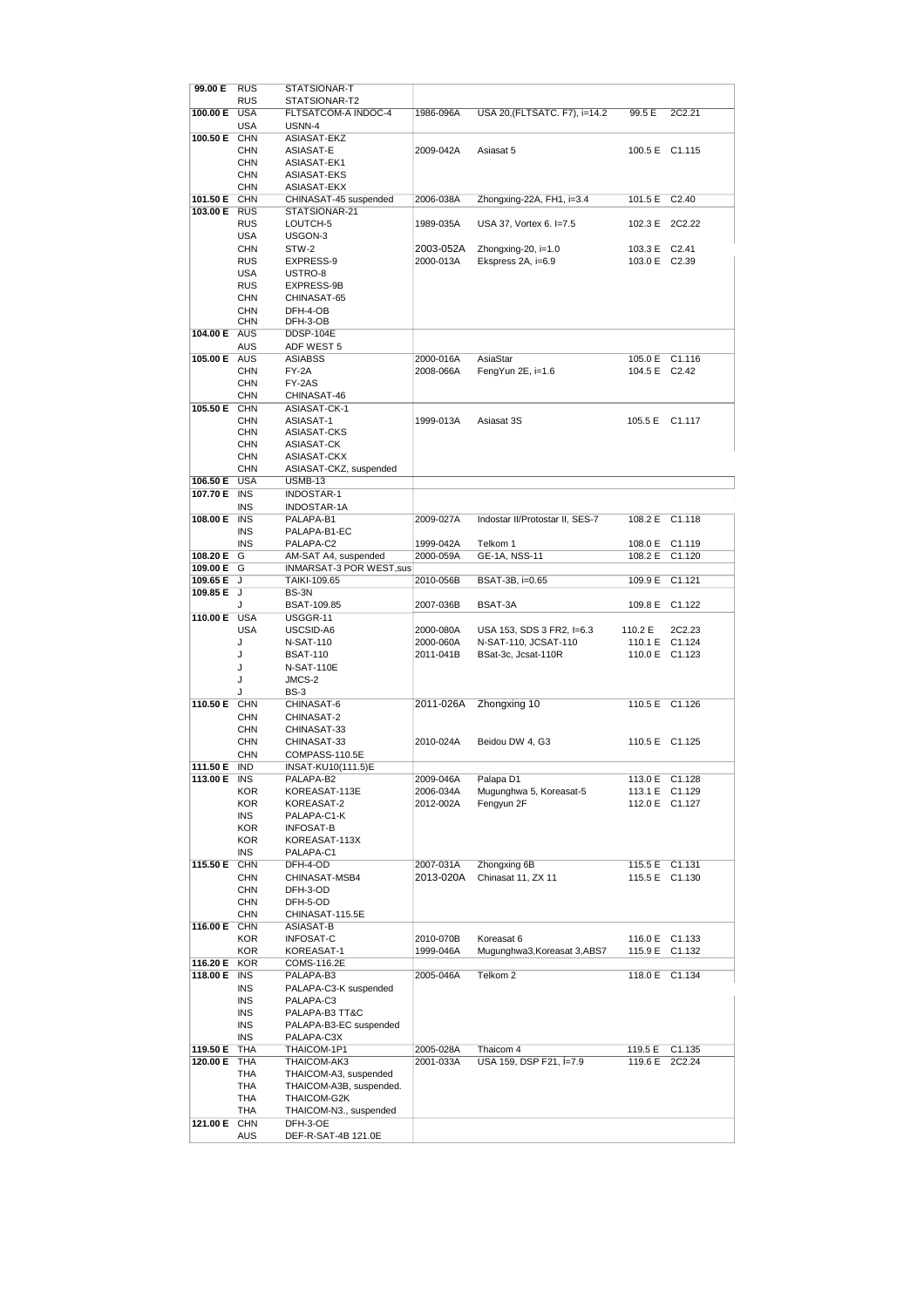| 122.00 E CHN |            | ASIASAT-A              | 2003-014A | AsiaSat 4                       | 122.1 E C1.136 |                    |
|--------------|------------|------------------------|-----------|---------------------------------|----------------|--------------------|
|              | <b>CHN</b> | ASIASAT-AK             |           |                                 |                |                    |
|              |            |                        |           |                                 |                |                    |
|              | <b>CHN</b> | ASIASAT-AK1            |           |                                 |                |                    |
|              | <b>CHN</b> | ASIASAT-AKS            |           |                                 |                |                    |
|              | <b>CHN</b> | ASIASAT-AKX            |           |                                 |                |                    |
| 122.20 E CHN |            | ASIASAT-AKZ            |           |                                 |                |                    |
|              |            |                        |           |                                 |                |                    |
| 123.00 E INS |            | GARUDA-2               | 2000-011A | Garuda 1, i=1.3                 | 123.0 E C2.43  |                    |
| 123.50 E CHN |            | $FY-2C$                | 2004-042A | FengYun 2C, i=5.1               | 123.7 E C2.44  |                    |
|              | <b>CHN</b> | FY-2CS                 |           |                                 |                |                    |
| 124.00 E J   |            | JCSAT-FO-124E          |           |                                 |                |                    |
|              |            |                        |           |                                 |                |                    |
|              | J          | JCSAT-3B               | 2012-023A | JCSAT-13                        | 124.0 E C1.137 |                    |
|              | J          | N-SAT-124E             |           |                                 |                |                    |
|              | J          | SJC-1                  |           |                                 |                |                    |
| 125.00 E CHN |            | $STW-1$                | 2010-042A | Zhongxing 6A, Chinasat 6A       | 125.0 E C1.138 |                    |
|              |            |                        |           |                                 |                |                    |
|              | <b>CHN</b> | DFH-3-OA               |           |                                 |                |                    |
|              | <b>CHN</b> | DFH-4-OA               |           |                                 |                |                    |
|              | <b>CHN</b> | CHINASAT-49            |           |                                 |                |                    |
|              | <b>CHN</b> | CHINASAT-MSB5          |           |                                 |                |                    |
|              |            |                        |           |                                 |                |                    |
|              |            |                        | 1995-022A | USA 110 (Adv. Orion 1), i=11.9, | 126.9 E 2C2.25 |                    |
| 127.50 E J   |            | JCSAT-T-127.5E         |           |                                 |                |                    |
| 128.00 E RUS |            | STATSIONAR-D6          |           |                                 |                |                    |
|              | <b>RUS</b> | GALS-10                |           |                                 |                |                    |
|              |            | <b>N-SAT-128</b>       | 2006-033A |                                 | 128.0 E C1.139 |                    |
|              | J          |                        |           | JCSAT 10 (JCSat 3A)             |                |                    |
|              | <b>RUS</b> | TOR-6M                 |           |                                 |                |                    |
|              | <b>RUS</b> | STATSIONAR-15          |           |                                 |                |                    |
|              | J          | JCSAT-FO-128E          | 2009-044A | JCSAT 12 (JCSAT-RA)             | 127.9 E C1.140 |                    |
|              | <b>RUS</b> | VOLNA-9                |           |                                 |                |                    |
|              |            | TOR-6                  |           |                                 |                |                    |
|              | <b>RUS</b> |                        |           |                                 |                |                    |
|              | J          | <b>N-SAT 128E</b>      |           |                                 |                |                    |
|              | J          | JCSAT-3A               |           |                                 |                |                    |
| 128.20 E KOR |            | COMS-128.2E            | 2010-032A | Cheollian, Coms 1               | 128.3 E        | C1.141             |
| 130.00 E RUS |            | GALS-5                 |           |                                 |                |                    |
|              |            |                        |           |                                 |                |                    |
|              | <b>CHN</b> | SINOSAT-3C             | 2011-047A | Zhongxing-1A = Chinasat 1A      | 129.8 E C1.142 |                    |
|              | <b>RUS</b> | <b>TOR-10M</b>         |           |                                 |                |                    |
|              | <b>RUS</b> | PROGNOZ-5              |           |                                 |                |                    |
|              | <b>CHN</b> | DFH-3A-OD              |           |                                 |                |                    |
|              |            |                        |           |                                 |                |                    |
|              | <b>CHN</b> | CHNSAT-130E            |           |                                 |                |                    |
|              | <b>CHN</b> | CHNSAT-2-130E          |           |                                 |                |                    |
|              | <b>CHN</b> | CHINASAT-4             | 2010-064A | Zhongxing 20A                   |                | 1300 E C1.143      |
| 131.00 E CHN |            | APSTAR-1               |           |                                 |                |                    |
| 132.00 E J   |            | JCSAT-FO-132E          | 2006-010A | JCSAT 9, 5A                     | 132.0 E C1.146 |                    |
|              |            |                        |           |                                 |                |                    |
|              | J          | D-STAR-1               |           |                                 |                |                    |
|              | J          | N-STAR-A               |           |                                 |                |                    |
|              | J          | N-STAR-A2              |           |                                 |                |                    |
|              | <b>VTN</b> | VINASAT-4A2            | 2008-018A | Vinasat -1                      | 131.9 E C1.145 |                    |
|              |            |                        |           |                                 |                |                    |
|              | J          | N-STAR-F               |           |                                 |                |                    |
|              | J          | N-SAT-M-132E           |           |                                 |                |                    |
|              | <b>VTN</b> | VINASAT-4A3            | 2012-023B | Vinasat-2                       | 131.9 E C1.144 |                    |
|              | <b>VTN</b> | VINASAT-TTC            |           |                                 |                |                    |
|              |            |                        |           |                                 |                |                    |
| 134.00 E CHN |            | APSTAR-2               | 2005-012A | Apstar <sub>6</sub>             | 134.0 E C1.147 |                    |
|              | <b>CHN</b> | CHINASAT-134E          |           |                                 |                |                    |
|              | <b>TON</b> | TONGASAT C/KU-2        |           |                                 |                |                    |
|              | <b>TON</b> | TOGASAT-2/134E         |           |                                 |                |                    |
|              | <b>TON</b> | <b>TONGASAT AP-2</b>   |           |                                 |                |                    |
|              |            |                        |           |                                 |                |                    |
| 136.00 E     | J          | JCSAT-FO-136E          | 2002-035B | N-Star 3 (N-Star c), i=2.238    | 136.0 E C2.45  |                    |
|              | J          | D-STAR-2               |           |                                 |                |                    |
|              | J          | N-STAR-B               |           |                                 |                |                    |
|              | J          | N-STAR-B2              |           |                                 |                |                    |
|              | J          | N-STAR-E               |           |                                 |                |                    |
|              |            |                        |           |                                 |                |                    |
| 138.00 E CHN |            | APSTAR 5-KU            | 2004-024A | Telstar 18 (Apstar 5)           | 138.00E C1.148 |                    |
|              | <b>CHN</b> | CHINASAT-138E          |           |                                 |                |                    |
|              | <b>TON</b> | <b>TONGASAT C/KU-3</b> |           |                                 |                |                    |
|              | <b>TON</b> | TONGASAT 2/138E        |           |                                 |                |                    |
|              | <b>TON</b> | TONGASAT AP-3          |           |                                 |                |                    |
|              |            |                        |           |                                 |                |                    |
| 140.00 E RUS |            | LOUTCH-4               |           |                                 |                |                    |
|              | <b>RUS</b> | STATSIONAR 7           |           |                                 |                |                    |
|              | <b>RUS</b> | EXPRESS-10             | 2013-077A | Ekspress AM-5                   |                | Expected           |
|              | <b>RUS</b> | EXPRESS-10KA           |           |                                 |                |                    |
|              | J          | MTSAT-140E             | 2005-006A | Himawari-6, MTSAT-1R            | 140.0 E C1.151 |                    |
|              |            |                        |           |                                 |                |                    |
|              | J          | MTSAT-B-140E           |           |                                 |                |                    |
|              | CHN        | CHINASAT-32            |           |                                 |                |                    |
|              | <b>CHN</b> | COMPASS-140E           | 2010-001A | Beidou DW 3, G1                 | 140.0 E C1.149 |                    |
|              | Ĵ.         | GMS-140E               |           |                                 |                |                    |
|              |            |                        |           |                                 |                |                    |
|              | J          | MTSAT-C-140E           |           |                                 |                |                    |
|              | <b>RUS</b> | VOLNA 6                |           |                                 |                |                    |
|              | <b>RUS</b> | EXPRESS-10B            | 2005-023A | Ekspress AM-3                   |                | 140.0 E C1.150     |
| 140.40 E CHN |            | CHINASAT-35B           |           |                                 |                |                    |
| 142.00 E CHN |            | APSTAR-142E            |           |                                 |                |                    |
| с            | THA        | <b>THAICOM-G3K</b>     | 1999-033A | Chinasat 5A, ZX-5A              | 142.0 E C1.152 |                    |
|              |            |                        |           |                                 |                |                    |
| 143.00 E J   |            | WINDS-A                | 2008.007A | Kizuna (Winds)                  | 143.0 E        | C <sub>1.153</sub> |
| 143.50 E G   |            | INMARSAT-3 POR-3       |           |                                 |                |                    |
|              | G          | INMARSAT-4 143.5E      | 2005-009A | Inmarsat $4$ F1, $i=2.6$        | 143.5 E C2.46  |                    |
| 143.72 E J   |            | N-SAT-143.72E          |           |                                 |                |                    |
|              |            |                        |           |                                 |                |                    |
| 144.00 E J   |            | JMCS-1                 |           |                                 |                |                    |
|              | J          | N-SAT-146              |           |                                 |                |                    |
|              | J          | JMCS-C2-X              | 2008-038A | Superbird C2                    | 143.9 E C1.154 |                    |
|              | J          | JMCS-1R                |           |                                 |                |                    |
|              |            |                        |           |                                 |                |                    |
|              | J          | SUPERBIRD-C            |           |                                 |                |                    |
|              | J          | SUPERBIRD-C2           |           |                                 |                |                    |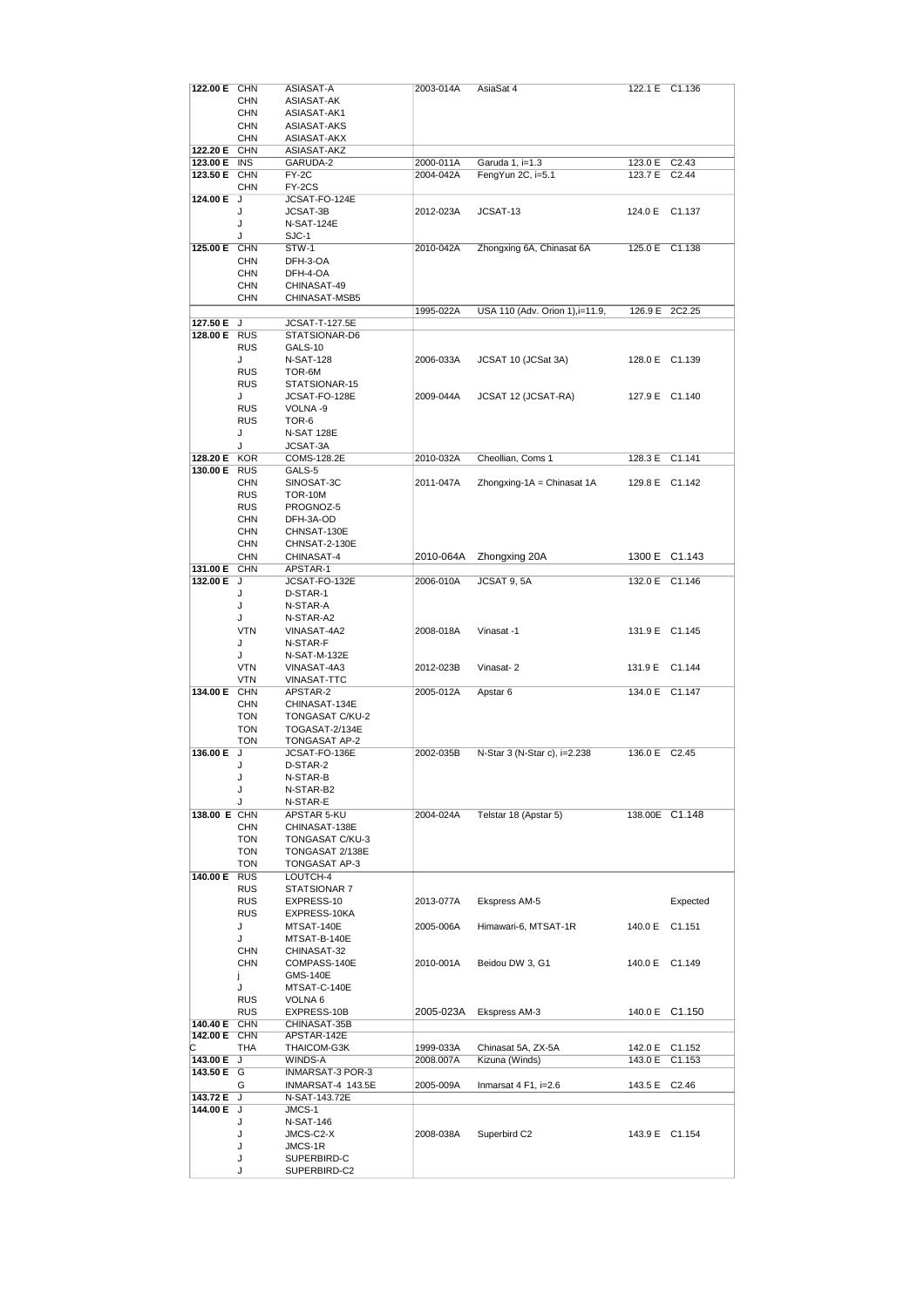| 144.50 E CHN |            | CHINASAT-35C              |           |                                 |                |                    |
|--------------|------------|---------------------------|-----------|---------------------------------|----------------|--------------------|
|              |            |                           |           |                                 |                |                    |
| 145.00 E RUS |            | LOUTCH-10, susdpended     |           |                                 |                |                    |
|              | <b>RUS</b> | STATSIONAR-16, suspended  |           |                                 |                |                    |
|              | <b>RUS</b> | EXPRESS-11, suspended     |           |                                 |                |                    |
|              |            |                           |           |                                 |                |                    |
|              | <b>RUS</b> | VOLNA-:6R, suspended.     |           |                                 |                |                    |
|              | <b>USA</b> | USGON 6                   |           |                                 |                |                    |
|              | J          | MTSAT C-145E              |           |                                 |                |                    |
|              |            |                           |           |                                 |                |                    |
|              | J          | MTSAT-B-145E              | 2006-004A | MTSAT-2                         | 145.0 E C1.155 |                    |
| 146.00 E     | <b>INS</b> | PALAPA PAC-KU 146 E,s     | 2006-059A | Kiku-8 (ETS VIII), i=3.2        | 145.8 E        | C <sub>2</sub> .47 |
|              | <b>INS</b> | PALAPA PAC C 146E, susp   |           |                                 |                |                    |
|              |            |                           |           |                                 |                |                    |
|              | J          | ETS-8                     |           |                                 |                |                    |
| 148.00E      | <b>MLA</b> | <b>MEASAT-2</b>           | 1996-063B | Measat-2 = AfricaSat-2, $i=5.3$ | 148.0 E C2.48  |                    |
|              |            |                           |           |                                 |                |                    |
|              | <b>MLA</b> | MEASAT-148E               |           |                                 |                |                    |
|              | <b>MLA</b> | MEASAT-2R                 |           |                                 |                |                    |
| 150.00 E     | J          | JCSAT-1                   | 1997-075A | JC-Sat 5, i=3.2,                | 150.0 E C2.49  |                    |
|              |            |                           |           |                                 |                |                    |
|              | <b>USA</b> | USGCSS PH3B W PAC-3       |           |                                 |                |                    |
|              | J          | N-SAT-M-160E              | 2000-001A | USA 148, DSCS III B-08, I=4.5   |                | 149.8 E 2C2.26     |
|              |            |                           |           |                                 |                |                    |
|              | J          | JCSAT-1R                  |           |                                 |                |                    |
|              | J          | JCSAT-FO-150E             |           |                                 |                |                    |
| 150.50 E     | <b>INS</b> | PALAPA-C4                 | 1996-030A | Palapa C2, i=3.2                | 150.5 E        | C <sub>2.50</sub>  |
|              |            |                           |           |                                 |                |                    |
| 152.00 E AUS |            | AUSSAT B 152E MOB         | 2007-044A | Optus D <sub>2</sub>            |                | 152.0 E C1.156     |
|              | <b>AUS</b> | AUSSAT B 152E MXL         |           |                                 |                |                    |
|              |            |                           |           |                                 |                |                    |
|              | <b>AUS</b> | AUSSAT B 152E             |           |                                 |                |                    |
|              | <b>USA</b> | USGAE-9R                  | 2001-009A | USA 157 (Milstar-2F2), i=6.6    |                | 152.1 E 2C2.27     |
| 154.00 E     | J          | JCSAT-2                   | 2002-015A | JC-SAT 8, 2A                    |                | 154.0 E C1.157     |
|              |            |                           |           |                                 |                |                    |
|              | J          | JCSAT-2R                  |           |                                 |                |                    |
|              | J          | JCSAT-FO-154E             |           |                                 |                |                    |
|              |            |                           | 2009-044B |                                 |                |                    |
| 156.00 E AUS |            | AUSSAT B 156E S           |           | Optus D3                        |                | 156.0 E C1.159     |
|              | <b>AUS</b> | AUSSAT B 156E R           | 2003-028B | Optus C1 (Defense C1)           | 156.0 E C1.158 |                    |
|              | <b>AUS</b> | AUSSAT B 156E             |           |                                 |                |                    |
|              |            |                           |           |                                 |                |                    |
|              | <b>AUS</b> | AUSSAT B 156EMOB          |           |                                 |                |                    |
|              | <b>AUS</b> | AUSSAT B 156E MXL         |           |                                 |                |                    |
|              |            |                           |           |                                 |                |                    |
|              | AUS        | AUSSAT B 156E MC          |           |                                 |                |                    |
|              | <b>AUS</b> | AUSSAT B 156E NZ          |           |                                 |                |                    |
|              | <b>AUS</b> | ADF 156E GOV              |           |                                 |                |                    |
|              |            |                           |           |                                 |                |                    |
|              | <b>AUS</b> | AUSSAT C 156E GOVR        |           |                                 |                |                    |
|              | <b>AUS</b> | AUSSAT C 156E FSS         |           |                                 |                |                    |
|              |            |                           |           |                                 |                |                    |
|              | <b>AUS</b> | AUSSAT C 156E GOV         |           |                                 |                |                    |
|              | <b>AUS</b> | AUSSAT D 156E FSS         |           |                                 |                |                    |
|              | <b>USA</b> | INTELSAT 5A 157E          |           |                                 |                |                    |
| 157.00 E     |            |                           |           |                                 |                |                    |
|              | <b>USA</b> | INTELSAT8 157E            | 1995-023A | Intelsat VIIA F-1, i=2.0        | 157.0 E C2.51  |                    |
|              | <b>USA</b> | INTELSAT6 157E            |           |                                 |                |                    |
|              |            |                           |           |                                 |                |                    |
|              | <b>USA</b> | INTELSAT7 157E            |           |                                 |                |                    |
| 158.00 E J   |            | JMCS-3A, suspended        |           |                                 |                |                    |
|              |            |                           |           |                                 |                |                    |
|              | J          | SUPERBIRD-A2-R, suspended |           |                                 |                |                    |
|              | J          | SUPERBIRD-A, suspended.   |           |                                 |                |                    |
|              | J          | SUPERBIRD-A2, suspended.  |           |                                 |                |                    |
|              |            |                           |           |                                 |                |                    |
| 160.00 E AUS |            | AUSSAT B 160E R           | 2006-043B | Optus D1                        | 160.0 E C1.161 |                    |
|              | <b>AUS</b> | AUSSAT B 160E MOB         |           |                                 |                |                    |
|              | <b>AUS</b> | AUSSAT B 160E MXL         |           |                                 |                |                    |
|              |            |                           |           |                                 |                |                    |
|              | <b>AUS</b> | AUSSAT B 160E S           |           |                                 |                |                    |
|              | <b>AUS</b> | AUSSAT B 160E MC          |           |                                 |                |                    |
|              | <b>AUS</b> | <b>AUSSAT B 156E</b>      |           |                                 |                |                    |
|              |            |                           |           |                                 |                |                    |
|              | AUS        | AUSSAT B 160E NZ          |           |                                 |                |                    |
|              | <b>CHN</b> | COMPASS-160E              | 2010-057A | Beidou DW 6, G4                 | 160.0 E C1.160 |                    |
|              |            |                           |           |                                 |                |                    |
| 162.00 E J   |            | JMCS-3B                   | 2000-012A | Superbird 4, B2                 |                | 162.0 E C1.162     |
|              | J          | N-SAT-162E                |           |                                 |                |                    |
|              | J          | SUPERBIRD-B2-R            |           |                                 |                |                    |
|              |            |                           |           |                                 |                |                    |
|              | J          | CHINASAT-163E             |           |                                 |                |                    |
|              | J          | SUPERBIRD--B2-KA          |           |                                 |                |                    |
|              | J          | SUPERBIRD-B               |           |                                 |                |                    |
|              |            |                           |           |                                 |                |                    |
| 163.00 E     | <b>CHN</b> | CHINASAT-163E             | 1994-043A | Apstar 1. i=8.0                 | 163.1 E        | C <sub>2.52</sub>  |
| 164.00 E AUS |            | AUSSAT B 164E MOB         | 1994-055A | Optus B3, i=5.2                 | 164.0 E C2.53  |                    |
|              | <b>AUS</b> | AUSSAT B 164E             |           |                                 |                |                    |
|              | <b>AUS</b> |                           |           |                                 |                |                    |
|              |            | AUSSAT B 164E MXL         |           |                                 |                |                    |
| 166.00 E USA |            | USASAT-14H                | 2012-030A | Intelsat 19, IS 19              | 166.0 E        | C1.164             |
|              | <b>RUS</b> | PROGNOZ-6                 | 2012-012A | Cosmos 2479                     | 165.9 E        | C1.163             |
|              |            |                           |           |                                 |                |                    |
|              | <b>USA</b> | USASAT-60B                |           |                                 |                |                    |
| 167.00 E RUS |            | VSSRD-2                   | 2011-074B | Luch-5A, i=4.08                 | 167.1 E        | C1.166             |
|              | <b>RUS</b> | VSSRD-2M                  | 2011-032A | Tian Lian 1-02                  |                | 167.0 E C1.167     |
|              |            |                           |           |                                 |                |                    |
| 169.00 E USA |            | USASAT-14G                | 1998-065A | Intelsat 8, PAS 8               |                | 169.0 E C1.165     |
|              | <b>USA</b> | USASAT-60J                |           |                                 |                |                    |
|              |            |                           |           |                                 |                |                    |
| 172.00 E USA |            | FLTSATCOM- W PAC          | 2005-052A | <b>AMC 23</b>                   |                | 172.0 E C1.168     |
|              | <b>USA</b> | FLTSATCOM-C W PAC-1       |           |                                 |                |                    |
|              |            |                           |           |                                 |                |                    |
|              | <b>USA</b> | KASATCOM-5                |           |                                 |                |                    |
|              | <b>USA</b> | USASAT-14K                | 1998-016A | USA 138 (UFO F8), i=5.8         |                | 171.5 E 2C2.28     |
|              |            |                           |           |                                 |                |                    |
|              | <b>USA</b> | USASAT-60A                |           |                                 |                |                    |
| 175.00 E USA |            | USGCSS PH3 W PAC          | 2007-046A | USA 195 (WGS F1)                | 175.0 E 2C1.5  |                    |
|              |            |                           |           |                                 |                |                    |
|              | <b>USA</b> | USGCSS PH3B W PAC         |           |                                 |                |                    |
|              | <b>USA</b> | USGOVSAT-12               |           |                                 |                |                    |
|              |            |                           |           |                                 |                |                    |
| 176.80 E     | <b>CHN</b> | CTDRS-2-176.8E, suspended |           |                                 |                |                    |
| 177.00 E USA |            | INTELSAT7 177E            |           |                                 |                |                    |
|              |            |                           |           |                                 |                |                    |
|              |            |                           |           |                                 |                |                    |
| 177.50 E USA |            | MILSTAR 14                |           |                                 |                |                    |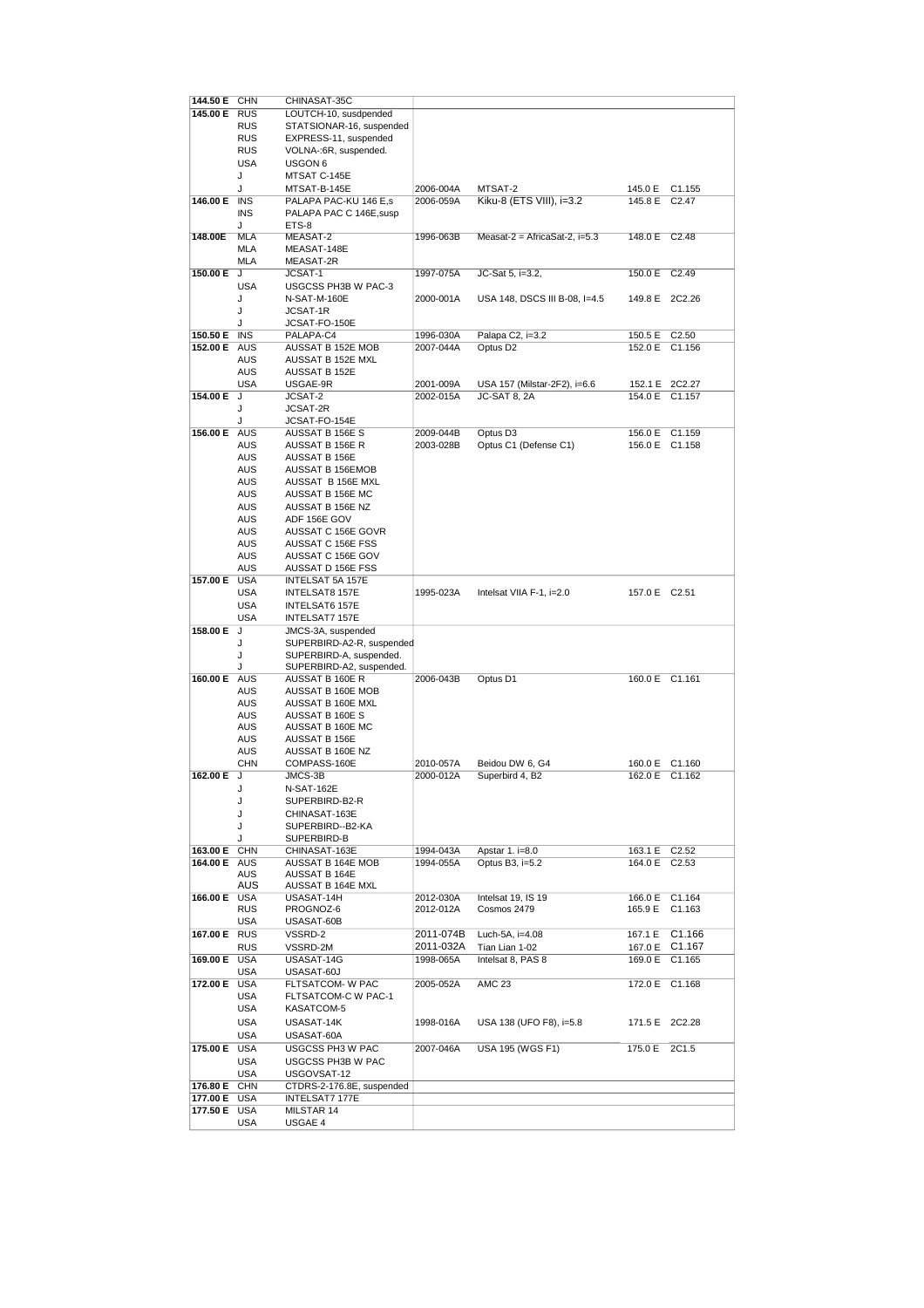| 178.00 E G   |            | INMARSAT-3 POR-2           | 1996-070A | Inmarsat $3-F3$ , $F50.9$         | 178.1 E C2.54  |                      |
|--------------|------------|----------------------------|-----------|-----------------------------------|----------------|----------------------|
|              | <b>USA</b> | INTELSAT6 178E             |           |                                   |                |                      |
|              | <b>USA</b> | INTELSAT9 178E             |           |                                   |                |                      |
|              |            |                            |           |                                   |                |                      |
|              | <b>USA</b> | INTELSAT7 178E             |           |                                   |                |                      |
|              | <b>USA</b> | INTELSAT8 178E             |           |                                   |                |                      |
| 180.00 E USA |            | USGCSS PH3 W PAC-2         | 1995-038A | USA 113, DSCS III B=07, I=8.5     | 179.8 E        | 2C2.29               |
|              | <b>USA</b> | INTELSAT7 180E             |           |                                   |                |                      |
|              | <b>USA</b> | USGCSS PH3B W PAC-2        |           |                                   |                |                      |
|              |            |                            |           |                                   |                |                      |
|              | <b>USA</b> | <b>INTELSAT5 PAC3</b>      | 2011-056A | Intelsat 18, IS-18                | 180.0 W C1.169 |                      |
| 177.00 W HOL |            | INTELSAT5 183E             |           |                                   |                |                      |
|              | HOL        | INTELSAT IBS 183E          |           |                                   |                |                      |
|              | <b>USA</b> | FLTSATCOM-C W PAC-2        | 2012-009A | USA 234, MUOS, i=4.4              | 176.9 W 2C2.30 |                      |
|              | <b>USA</b> | IRIS-8A                    |           |                                   |                |                      |
|              | HOL        | INTELSAT5A 183E            | 2002-015B | Astra 3A, i=1.3                   |                | 176.9 W TLE Feb 2014 |
|              | HOL        |                            |           |                                   |                |                      |
|              |            | INTELSAT8 183E             |           |                                   |                |                      |
|              | HOL        | INTELSAT7 183E             |           |                                   |                |                      |
|              | <b>HOL</b> | <b>NSS-19</b>              | 2009-008A | NSS <sub>9</sub>                  | 177.0 W C1.170 |                      |
| 174.00 W USA |            | <b>TDRS 174W</b>           | 2002-055A | TDRS-10, i=1.95                   | 174.3 W        | C <sub>2.55</sub>    |
| 171.00 W USA |            | <b>TDRS WEST</b>           | 2013-004A | <b>TDRS 11</b>                    | 170.9 W C1.171 |                      |
| 170.00 W RUS |            | TOR-5M                     |           |                                   |                |                      |
|              |            |                            |           |                                   |                |                      |
|              | <b>RUS</b> | STATSIONAR-10A             |           |                                   |                |                      |
|              | <b>RUS</b> | VOLNA-7                    |           |                                   |                |                      |
|              | <b>RUS</b> | STATSIONAR-D2              |           |                                   |                |                      |
|              | <b>RUS</b> | STATSIONAR 10              |           |                                   |                |                      |
|              | <b>RUS</b> | GALS-4                     |           |                                   |                |                      |
|              |            |                            |           |                                   |                |                      |
|              | <b>RUS</b> | TOR-5                      |           |                                   |                |                      |
| 168.00 W RUS |            | POTOK-3                    |           |                                   |                |                      |
|              | <b>RUS</b> | FOTON-3                    |           |                                   |                |                      |
| 167.50 W USA |            | <b>TDRS 167.5W</b>         | 1991-054B | TDRS 5, i=13.0                    | 167.6 W        | C2.56                |
| 165.00 W USA |            | USGON-4                    | 2000-024A | USA 149 (DSP F20), i=8.8          | 165.4 W        | 2C2.31               |
|              |            | <b>TDRS 164.2W</b>         |           |                                   |                |                      |
| 164.20 W USA |            |                            |           |                                   |                |                      |
|              |            |                            |           |                                   |                |                      |
| 160.00 W RUS |            | <b>ESDRN</b>               |           |                                   |                |                      |
| 159.00 W RUS |            | PROGNOZ-7                  |           |                                   |                |                      |
| 150.00 W USA |            | USGAE-10R                  | 1995-060A | USA 115(Milstar DSF-2), i=10.9    | 150.0 W 2C2.32 |                      |
| 145.00 W USA |            | USGON-7                    |           |                                   |                |                      |
|              |            |                            |           |                                   |                |                      |
|              | <b>USA</b> | <b>FLTSATCOM-C W PAC-3</b> |           |                                   |                |                      |
| 144.00 W USA |            | USLL-PAC                   |           |                                   |                |                      |
|              | <b>USA</b> | P92-6                      |           |                                   |                |                      |
|              | <b>USA</b> | P-197-2                    |           |                                   |                |                      |
|              | <b>USA</b> | USTRO-2                    |           |                                   |                |                      |
|              |            |                            |           |                                   |                |                      |
|              | <b>USA</b> | USCSID-W2                  |           |                                   |                |                      |
| 142.00 W G   |            | <b>INMARSAT-3 POR EAST</b> | 1991-018A | Inmarsat $2$ -F2, $i=9.2$         | 142.0 W        | C2.57                |
|              |            |                            |           |                                   |                |                      |
|              | G          | <b>INMARSAT-2 POR EAST</b> |           |                                   |                |                      |
| 141.00 W USA |            | $P-92-5$                   | 2001-046A | USA 162 (SDS 3F3), i=6.8          | 141.2 W 2C2.33 |                      |
|              | <b>USA</b> | P-197-3                    |           |                                   |                |                      |
|              |            |                            |           |                                   |                |                      |
|              | <b>USA</b> | USLL-PAC2                  |           |                                   |                |                      |
|              | <b>USA</b> | USTRO-3                    |           |                                   |                |                      |
|              | <b>USA</b> | USCSID-W1                  |           |                                   |                |                      |
| 139.00 W USA |            | USASAT-22I                 | 2000-081B | GE 8 (Aurora 3), AMC-8            | 139.0 W C1.172 |                      |
| 137.00 W USA |            | USASAT-22G                 | 2000-054B | <b>GE 7, AMC-7</b>                | 137.0 W C1.173 |                      |
|              | <b>USA</b> |                            |           |                                   |                |                      |
|              |            | USASAT-22J                 |           |                                   |                |                      |
| 135.00 W USA |            | <b>GOES WEST</b>           |           |                                   |                |                      |
|              | <b>USA</b> | USGCSS PH3B E PAC          | 2004-003A | AMC-10 (GE 10)                    | 135.0 W        | C <sub>1.175</sub>   |
|              | <b>USA</b> | USASAT-21A                 | 2003-008A | USA 167 (DSCS III A-3), i=2.1     | 135.3 W        | 2C234                |
|              | <b>USA</b> | GOES-WEST-1                | 2010-008A | GOES <sub>15</sub>                | 134.8 W        | C1.174               |
|              | <b>USA</b> | USASAT-22K                 |           |                                   |                |                      |
|              |            |                            |           |                                   |                |                      |
|              | <b>USA</b> | GOES WEST-2                |           |                                   |                |                      |
| 133.00 W USA |            | USASAT-22A                 |           |                                   |                |                      |
|              | <b>USA</b> | USASAT-35Y                 | 2005-041A | Galaxy 15                         | 133.0 W        | C1.176               |
|              | <b>USA</b> | USASAT-50B                 |           |                                   |                |                      |
|              | <b>USA</b> | LM RPS-133W                |           |                                   |                |                      |
| 131.00 W USA |            | USASAT-22H                 | 2004-017A | AMC-11 (GE-11)                    | 131.0 W        | C1.177               |
|              | <b>USA</b> | USASAT-35A                 |           |                                   |                |                      |
|              |            |                            |           |                                   |                |                      |
| 130.00 W USA |            | USGCSS PH3 E PAC-2         | 1997-065A | USA134(DSCS III F10), i=6.9       | 130.1 W        | 2C235                |
|              | <b>USA</b> | USGCSS PH3B E PAC-2        |           |                                   |                |                      |
| 129.00 W USA |            | USASAT-24N                 | 2008-063A | Ciel 2                            | 128.8 W        | C1.179               |
|              | CAN        | CAN-BSS7 TTC               | 2003-013B | Galaxy 12                         | 129.0 W        | C1.178               |
| 128.00 W USA |            | ASC-1                      |           |                                   |                |                      |
| 127.00 W USA |            | USASAT-35C                 | 2003-044A | Galaxy 13, Horizons-1             | 127.0 W        | C1.180               |
|              |            |                            |           |                                   |                |                      |
|              | <b>USA</b> | USASAT-240                 |           |                                   |                |                      |
|              | <b>USA</b> | USASAT-50A                 |           |                                   |                |                      |
|              | <b>USA</b> | USNN-3                     |           |                                   |                |                      |
|              | J          | N-SAT-127W                 |           |                                   |                |                      |
|              |            |                            |           |                                   |                |                      |
| 125.00 W USA |            | USASAT-22B                 | 2005-030A | Galaxy 14                         | 125.0 W C1.181 |                      |
|              | G          | AM-SAT 125W                |           |                                   |                |                      |
|              | <b>USA</b> | USASAT-50C                 |           |                                   |                |                      |
|              | <b>USA</b> | USASAT-35D                 | 2008-038B | <b>AMC 21</b>                     | 124.9 W C1.182 |                      |
| 123.00 W USA |            | USASAT-24P                 |           |                                   |                |                      |
|              |            |                            | 2008-024A | Galaxy 18                         | 123.0 W C1.183 |                      |
|              | <b>USA</b> | USASAT-35E                 |           |                                   |                |                      |
|              | <b>USA</b> | USASAT-60H                 |           |                                   |                |                      |
| 121.00 W USA |            | USASAT-31G                 | 2003-034A | Galaxy 23, Echostar 9, Telstar 13 | 121.0 W C1.184 |                      |
|              | <b>PNG</b> | PACSTAR-L4                 | 2013-058A | Sirius FM-6                       | 120.5 W C1.185 |                      |
|              | <b>USA</b> | USASAT-23G                 |           |                                   |                |                      |
|              |            |                            |           |                                   |                |                      |
| 120.00 W USA |            | MILSTAR 6                  | 2013-041A | USA 244, WGS SV-6                 | 121.9 W        | 2C1.6                |
| 119.00 W USA | <b>USA</b> | USABSS-10<br>USABSS-7      | 2004-016A | DirecTV 7S                        | 119.0 W C1.186 |                      |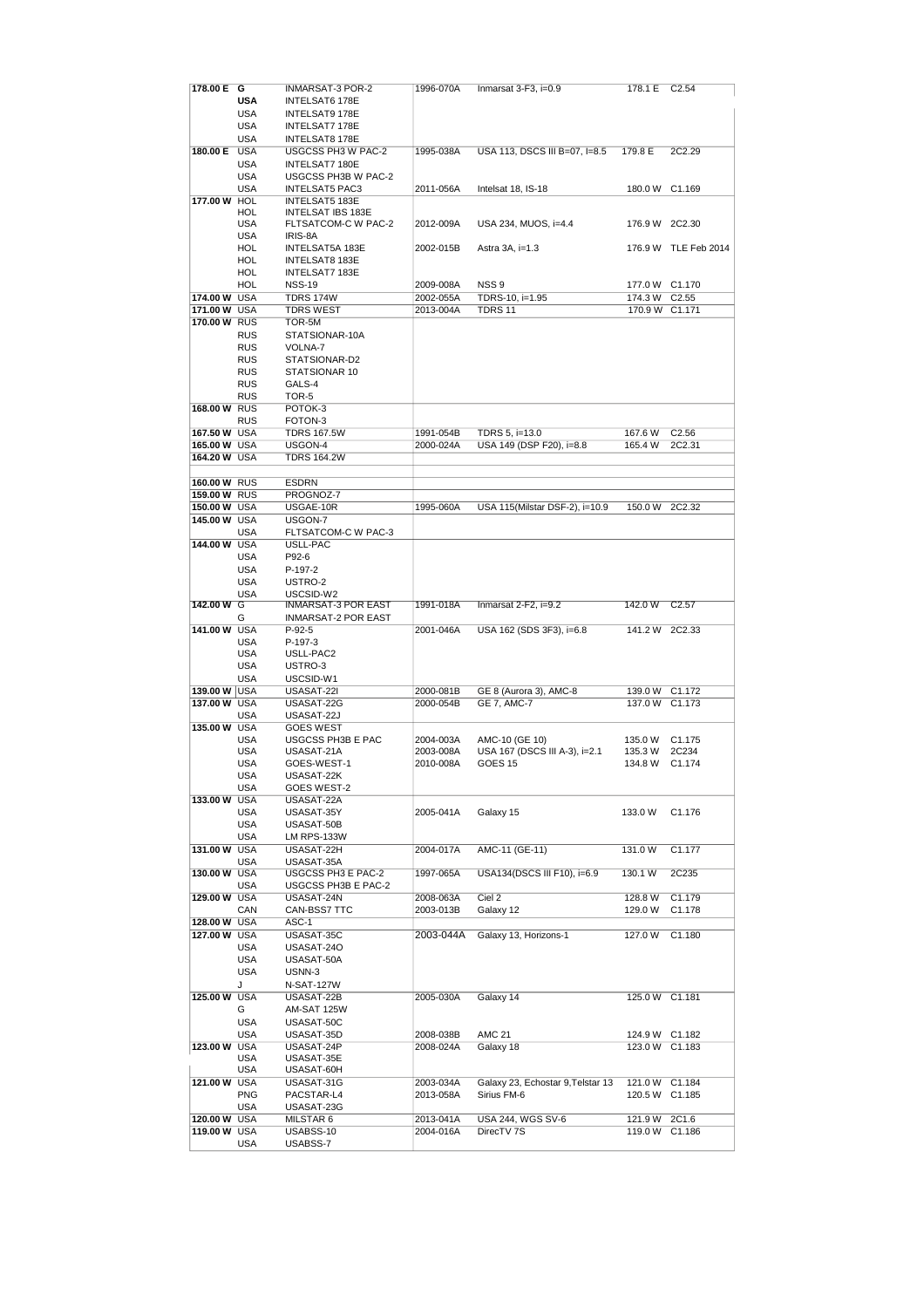| 118.70 W CAN |                   | ANIK E-D                | 2007-009A | Anik F3                          | 118.7 W C1.189 |                      |
|--------------|-------------------|-------------------------|-----------|----------------------------------|----------------|----------------------|
|              | CAN               | CANSAT KA-SX            | 2002-006A | EchoStar 7                       | 118.8 W C1.187 |                      |
|              | CAN               | <b>CANSAT KA-5</b>      | 2010-010A | Echostar 14                      | 118.9 W C1.188 |                      |
|              | CAN               | CANSAT-18               |           |                                  |                |                      |
| 116.80 W MEX |                   | MORELOS-2               |           |                                  |                |                      |
|              | <b>MEX</b>        | MEXSAT 116.8 KU EXT     |           |                                  |                |                      |
|              | <b>MEX</b>        | SATMEX-8                | 2013-012A | Satmex 8                         | 116.8 W C1.190 |                      |
| 116.15 W USA |                   | USASAT-28G              |           |                                  |                |                      |
| 115,00 W G   |                   | IOMSAT-11A              | 2006-049A | XM Radio 4 (Blues)               | 115.2 W C1.193 |                      |
|              | <b>USA</b>        | USASAT-28G              | 2011-059A | ViaSat-1                         | 115.1 W C1.194 |                      |
|              |                   |                         | 2001-018A | XM Radfio 1 (Roll)               | 115.2 W C1.191 |                      |
|              |                   |                         | 1998-070A | Satmex 5, i=0.6                  | 114.9 W C2.58  |                      |
|              |                   |                         | 2001-012A | Sirius XM-2 (Rock)               | 115.3 W        | C <sub>1.192</sub>   |
| 114.90 W CAN |                   | CANSAT-17               |           |                                  |                |                      |
|              | <b>MEX</b>        | MEXSAT 114.9L-CEXT-X    | 2012-075B | Mexsat 3                         |                | 114.8 W TLE Feb 2014 |
|              | <b>MEX</b>        | MEXSAT 114.9 KU EXT     |           |                                  |                |                      |
|              | <b>MEX</b>        | MEXSAT-114.9C-KU        |           |                                  |                |                      |
| 113.50 W MEX |                   | <b>MORELOS 1</b>        |           |                                  |                |                      |
| 113.00 W MEX |                   | SOLIDARIDAD 2           | 2006-020A | Satmex 6                         | 113.0 W C1.195 |                      |
|              | <b>MEX</b>        | SOLIDARIDAD 2M          |           |                                  |                |                      |
|              |                   |                         |           |                                  |                |                      |
|              | <b>MEX</b>        | SOLIDARIDAD-2MA         |           |                                  |                |                      |
|              | <b>MEX</b>        | SATMEX-7                |           |                                  |                |                      |
|              | <b>MEX</b>        | MEXSAT 113KU EXT        |           |                                  |                |                      |
|              |                   |                         | 1993-074A | USA 97, DSCS III B-10, í=8.8     | 111.7 W 2C2.36 |                      |
| 111.10 W CAN |                   | ANIK-F2                 | 2004-027A | Anik F <sub>2</sub>              | 111.1 W C1.196 |                      |
|              | CAN               | <b>CANSAT KA-4</b>      | 2006-054A | Wildblue 1                       | 111.2 W C1.197 |                      |
|              | CAN               | CANSAT-24               |           |                                  |                |                      |
|              | С                 | ANIK E-B                | 2009-035A | Terrestar 1, $i=4.0$             | 111.0 W C2.59  |                      |
| 110.20 W USA |                   | USABSS-6                | 2006-003A | EchoStar 10                      | 110.2 W C1.198 |                      |
|              |                   |                         |           |                                  |                |                      |
| 110.00W USA  |                   | USABSS-5                | 2008-035A | Echostar 11                      | 110.1 W C1.200 |                      |
|              |                   |                         | 2002-023A | DirecTV-5                        | 110.1 W C1.199 |                      |
| 109.20 W CAN |                   | CANSAT-33               |           |                                  |                |                      |
| 107.30 W USA |                   | LM-RPS-107.3W           | 2012-035A | Echostar 17                      |                | 107.1 W C1.204       |
|              | CAN               | CANSAT-34               | 2013-014A | Anik G1                          | 107.3 W C1.201 |                      |
|              | CAN               | ANIK-F1                 | 2005-036A | Anik F1R                         | 107.3 W C1.203 |                      |
|              | CAN               | ANIK E-A                | 2000-076A | Anik F1                          | 107.3 W C1.202 |                      |
| 106.50 W CAN |                   | <b>MSAT</b>             | 1996-022A | <b>MSAT, i=56</b>                | 106.5 W C2.60  |                      |
| 105.00 W USA |                   | ATS-5                   | 2004-041A | <b>AMC-15</b>                    | 105.0 W C1.206 |                      |
|              | <b>USA</b>        | FLTSATCOM-C E PAC-1     | 1995-057A | USA 114(UFO F6), i=7.6           | 105.2 W 2C2.38 |                      |
|              |                   |                         | 2013-050A | USA 246, AEHF SV-3, i=4.8        | 105.3 W 2C2.37 |                      |
|              |                   |                         | 2006-054B |                                  |                |                      |
|              | <b>USA</b>        | USASAT-23H              |           | <b>AMC-18</b>                    | 104.9 W C1.207 |                      |
|              | <b>USA</b>        | USASAT-31K              | 2009-033A | GOES <sub>14</sub>               | 105.4 W C1.205 |                      |
|              | <b>USA</b>        | USASAT-35G              |           |                                  |                |                      |
|              | G                 | <b>GIBSAT A1</b>        |           |                                  |                |                      |
| 103.00 W USA |                   | USASAT-24F              | 1996-054A | GE <sub>1</sub>                  | 103.0 W C1.209 |                      |
|              | <b>USA</b>        | USASAT-31L              | 2005-015A | Spaceway 1                       | 102.9 W C1.210 |                      |
|              | <b>USA</b>        | USASAT-35H              | 2011-035A | SES-3                            | 103.1 W C1.208 |                      |
|              | CAN               | CAN-BSS19               | 2007-032A | DirecTV 10                       | 102.8 W C1.211 |                      |
|              |                   |                         | 1995-019A | AMSC-1, i=8.1                    | 103.3 W C2.61  |                      |
| 102.80 W USA |                   | USASAT-70W              | 2009-075A | DirecTV 12                       | 102.7 W C1.212 |                      |
| 101.20 W USA |                   | USABSS-1                | 2010-061A | SkyTerra                         | 101.3 W C1.213 |                      |
| 101.00 W USA |                   | $ACS-1$                 | 2006-043A | DirecTV 9S                       | 101.1 W C1.215 |                      |
|              | <b>USA</b>        | $MCS-1$                 | 2010-016A | SES-1                            | 101.0 W C1.216 |                      |
|              | <b>USA</b>        | USASAT-31M              | 2001-052A | DirecTV-4S                       | 101.2 W C1.214 |                      |
|              | <b>USA</b>        | USASAT-35I              |           |                                  |                |                      |
|              | <b>USA</b>        | MSV-1A                  |           |                                  |                |                      |
|              | <b>USA</b>        | USASAT-7D               |           |                                  |                |                      |
| 100.80 W USA |                   | USABSS-2                | 2005-019A | DirecTV-8                        | 100.8 W        | C1.217               |
| 100.00 W USA |                   | FLTSATCOM-E PAC         |           |                                  |                |                      |
|              | <b>USA</b>        | FLTSATCOM-C E PAC-2     |           | 1995-003A USA 108, UFO F4, i=8.2 | 99.8 W         | 2C2.39               |
| 99.20 W      | <b>USA</b>        | USASAT-70V              | 2008-013A | DirecTV 11                       | 99.2 W         | C1.218               |
| 99.00 W      | <b>USA</b>        | USASAT-35J              |           |                                  |                |                      |
|              | <b>USA</b>        | USASAT-31N              | 2005-046B | Spaceway 2                       | 99.1 W         | C1.219               |
|              | <b>USA</b>        | USASAT-60G              | 2006-023A | Galaxy 16                        | 99.0 W         | C1.220               |
|              | <b>USA</b>        | USASAT-24J              |           |                                  |                |                      |
| 98.00 W      | G                 | INMARSAT-3 AOR WEST3    | 2008-039A | Inmarsat 4F3, i=3.0              | 97.7W          | C2.62                |
|              | G                 | INMARSAT-4 98W          |           |                                  |                |                      |
| 97.00 W USA  |                   | USASAT-24D              | 2008-045A | Galaxy 19                        | 97.0 W         | C <sub>1.221</sub>   |
|              | <b>USA</b>        | USASAT-35K              |           |                                  |                |                      |
| 96.80 W      | <b>USA</b>        | USOBO-2                 |           |                                  |                |                      |
| 96.00 W USA  |                   | USASAT-28L              | 2009-034A | Sirius FM5                       |                | 96.0 W C1.222        |
|              |                   |                         | 2000-038A | Echostar $6$ , $i=1.7$           | 96.2 W C2.63   |                      |
| 95.00 W      | <b>USA</b>        | COMSTAR D-2             | 2007-036A | Spaceway 3                       | 94.9 W         | C1.224               |
|              | <b>USA</b>        | USASAT-23F              | 2002-030A | Galaxy 3C                        | 95.0 W         | C1.233               |
|              | <b>USA</b>        | USASAT-24L              |           |                                  |                |                      |
|              | <b>USA</b>        | USASAT-35L              |           |                                  |                |                      |
|              | G                 | UKSAT-10                |           |                                  |                |                      |
|              | <b>USA</b>        | USASAT-60F              |           |                                  |                |                      |
|              | <b>USA</b>        | USASAT-70O              |           |                                  |                |                      |
| 93.00 W      | <b>USA</b>        | USASAT-24S              | 1997-026A | Telstar $5 =$ Galaxy 25          | 93.1 W         | C1.225               |
|              | <b>USA</b>        | USASAT-35M              | 2008-016A | $ICOG1, i=4.4$                   | 928 W          | C <sub>2.64</sub>    |
|              | G                 | ICO-G                   |           |                                  |                |                      |
| 92.00 W      | В                 | SBTS B4                 | 1998-006A | Brasilsat B3, i=1.5              | 92.0 W         | C <sub>2.65</sub>    |
| 91.10 W      | CAN               | CAN-BSS2 TTAC           | 2012-026A | Nimig 6                          | 91.1 W         | C1.226               |
| 91.00 W USA  |                   | USASAT-35N              | 2007-016B | Galaxy 17                        | 91.0 W         | C1.227               |
|              | USA               | USASAT-9A               |           |                                  |                |                      |
|              |                   | USASAT-24K              |           |                                  |                |                      |
|              |                   |                         |           |                                  |                |                      |
|              | USA               |                         |           |                                  |                |                      |
|              | <b>USA</b><br>CAN | USASAT-60E<br>CANSAT-30 |           |                                  |                |                      |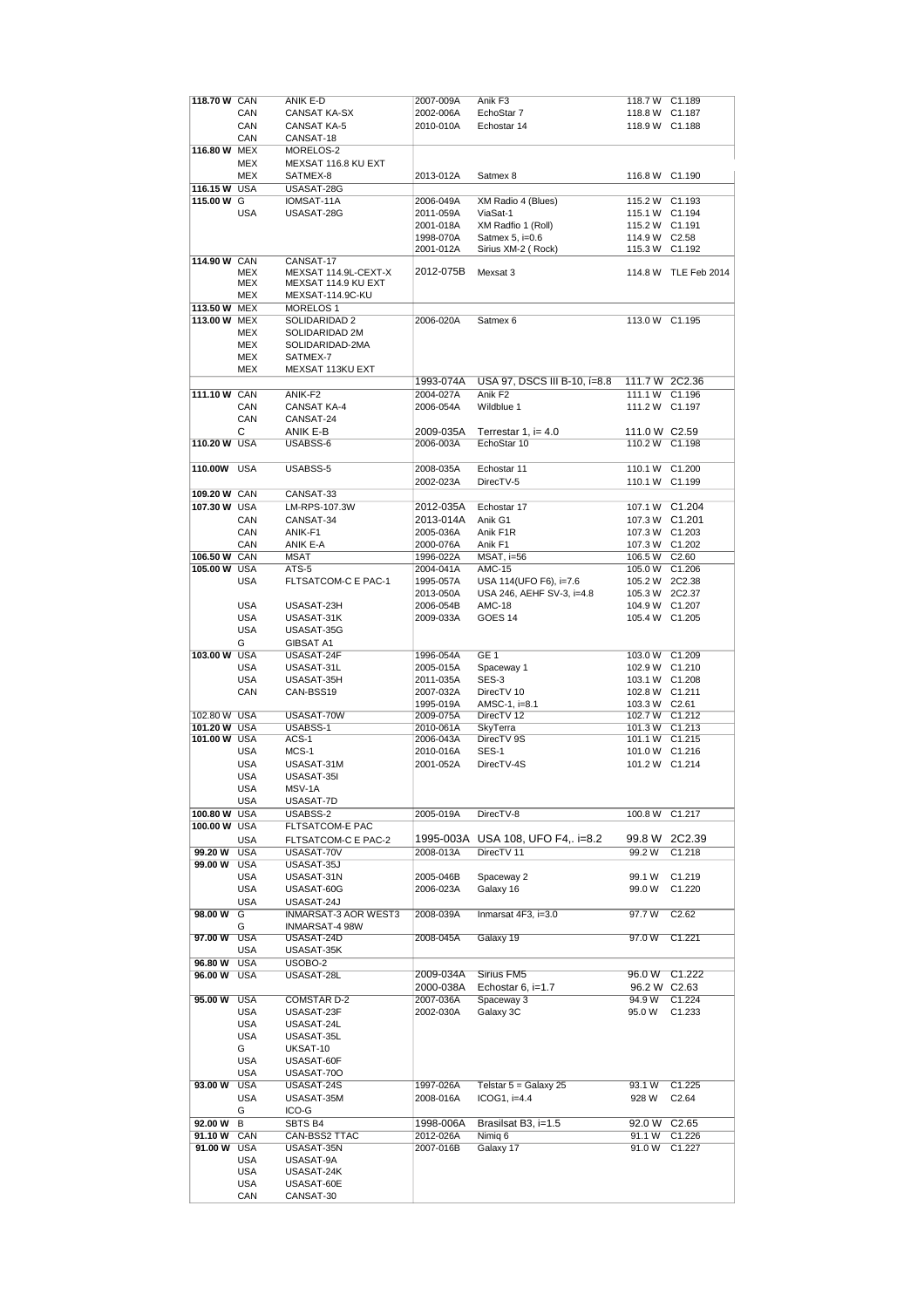|                                                                                                                                                                                                           | 90.00 W USA | MILSTAR 1                           | 2003-012A              | USA 169 (Milstar-2 F4), i=5.2                  | 89.91 W 2C2.40   |                    |
|-----------------------------------------------------------------------------------------------------------------------------------------------------------------------------------------------------------|-------------|-------------------------------------|------------------------|------------------------------------------------|------------------|--------------------|
|                                                                                                                                                                                                           | <b>USA</b>  | USGAE-1                             |                        |                                                |                  |                    |
| 89.00 W USA                                                                                                                                                                                               |             | USASAT-24E                          | 2005-022A              | Intelsat Amer.8, Telstar 8, G-28               | 89.0 W C1.228    |                    |
|                                                                                                                                                                                                           | <b>USA</b>  | USASAT-31S                          |                        |                                                |                  |                    |
|                                                                                                                                                                                                           | <b>USA</b>  | USASAT-35O                          |                        |                                                |                  |                    |
| 87.00 W USA                                                                                                                                                                                               |             | USASAT-24T                          | 2013-075A              | Tupac Katari, TKSat 1                          |                  | Expected           |
|                                                                                                                                                                                                           | <b>USA</b>  | USASAT-35P                          | 2011-049A              | SES-2                                          | 87.0 W           | C1.229             |
| 86.50 W CAN                                                                                                                                                                                               |             | CAN-BSS9                            | 1999-027A              | Nimig                                          | 86.5 W C1.230    |                    |
| 85.20 W USA                                                                                                                                                                                               |             | USASAT-28K                          | 2010-053A              | Sirius XM-5                                    |                  | 85.2 W C1.231      |
|                                                                                                                                                                                                           |             |                                     |                        |                                                |                  |                    |
|                                                                                                                                                                                                           |             |                                     | 2002-015B              | Astra 3A                                       | 85.2 W TLE       |                    |
| 85.10 W USA                                                                                                                                                                                               |             | USASAT-28F                          | 2005-008A              | XM Radio 3 (Rhytm)                             | 85.1 W C1.232    |                    |
| 85.00 W USA                                                                                                                                                                                               |             | USASAT-24U                          | 2004-048A              | <b>AMC 16</b>                                  | 85.0 W           | C1.233             |
|                                                                                                                                                                                                           | <b>USA</b>  | USASAT-9C                           |                        |                                                |                  |                    |
|                                                                                                                                                                                                           | <b>USA</b>  | USASAT-35Q                          |                        |                                                |                  |                    |
|                                                                                                                                                                                                           | <b>USA</b>  | USASAT-31U                          |                        |                                                |                  |                    |
| 84.00 W                                                                                                                                                                                                   | В           | <b>B-SAT P</b>                      | 2000-046A              | <b>Brasilsat B4</b>                            | 83.9 W           | C1.234             |
|                                                                                                                                                                                                           |             |                                     | 2000-007A              | Hispasat 1C                                    | 83.8 W           | TLE Feb 2014       |
| 83.00 W USA                                                                                                                                                                                               |             | USASAT-24V                          | 2003-024A              | AMC-9 (GE-12)                                  | 83.0 W           | C1.235             |
|                                                                                                                                                                                                           | <b>USA</b>  | USASAT-35R                          |                        |                                                |                  |                    |
| 82.00 W CAN                                                                                                                                                                                               |             | CANSAT KA-3                         | 2008-044A              |                                                | 82.0 W           | C1.236             |
|                                                                                                                                                                                                           |             |                                     |                        | Nimig 4                                        |                  |                    |
|                                                                                                                                                                                                           | CAN         | CANSAT-31                           |                        |                                                |                  |                    |
|                                                                                                                                                                                                           | CAN         | CAN-BSS1 TTAC                       |                        |                                                |                  |                    |
| 81.00 W ARG                                                                                                                                                                                               |             | P-P-SAT-1                           | 1998-063B              | AMC-5 (GE5), i=3.0                             | 80.9 W           | C2.68              |
|                                                                                                                                                                                                           |             |                                     | 1997-002A              | GE 2, i=1.9                                    | 80.8 W           | C <sub>2.66</sub>  |
|                                                                                                                                                                                                           |             |                                     | 1990-021A              | Intelsat $6F-3$ , $i=9.9$                      | 80.6 W           | C <sub>2.67</sub>  |
| 79.00 W USA                                                                                                                                                                                               |             | <b>TDRS-CENTRAL</b>                 |                        |                                                |                  |                    |
|                                                                                                                                                                                                           | <b>USA</b>  | TDRS-C2                             |                        |                                                |                  |                    |
|                                                                                                                                                                                                           |             |                                     | 2010-006A              |                                                |                  | C <sub>1.237</sub> |
|                                                                                                                                                                                                           | <b>USA</b>  | USASAT-24W                          |                        | Intelsat 16                                    | 79.0 W           |                    |
|                                                                                                                                                                                                           | <b>USA</b>  | USASAT-35T                          |                        |                                                |                  |                    |
| 78.00 W URG                                                                                                                                                                                               |             | <b>VENESAT-1</b>                    | 2008-055A              | Venesat-1, Simon Bolivar                       | 78.0 W           | C1.238             |
| 77.00 W USA                                                                                                                                                                                               |             | USASAT-24Q                          | 2002-039A              | EchoStar 8                                     | 76.9 W C1.241    |                    |
|                                                                                                                                                                                                           |             |                                     | 1995-073A              | Echostar 1                                     | 77.1 W C1.239    |                    |
|                                                                                                                                                                                                           |             |                                     | 1992-037A              | USA 82, DSCS III B-12, i=10.1                  | 76.5 W 2C2.41    |                    |
|                                                                                                                                                                                                           |             |                                     | 2011-054A              | <b>QuetzSat-1</b>                              | 77.0 W C1.240    |                    |
| 75.00 W USA                                                                                                                                                                                               |             | <b>GOES EAST</b>                    | 2006-018A              | GOES N, i=0.34, Goes 13                        | 74.7 W C1.243    |                    |
|                                                                                                                                                                                                           | в           | B-SAT-S                             |                        |                                                |                  |                    |
|                                                                                                                                                                                                           | В           | SISCOMIS-4                          |                        |                                                |                  |                    |
|                                                                                                                                                                                                           |             |                                     |                        |                                                |                  |                    |
|                                                                                                                                                                                                           | <b>USA</b>  | GOES-EAST-1                         | 2012-062A              | Star One C3                                    | 75.0 W C1.242    |                    |
|                                                                                                                                                                                                           | <b>USA</b>  | GOES-EAST-2                         |                        |                                                |                  |                    |
| 74.00 W                                                                                                                                                                                                   | <b>USA</b>  | USASAT-22E                          |                        |                                                |                  |                    |
|                                                                                                                                                                                                           | <b>USA</b>  | USASAT-15B, suspended               |                        |                                                |                  |                    |
|                                                                                                                                                                                                           | <b>USA</b>  | USASAT-60L, suspended               |                        |                                                |                  |                    |
|                                                                                                                                                                                                           | <b>USA</b>  | USASAT-35V, suspended.              |                        |                                                |                  |                    |
|                                                                                                                                                                                                           |             |                                     | 2009-050A              | Nimig 5                                        | 72.7 W           | C1.244             |
| 72.00 W ARG                                                                                                                                                                                               |             | NAHUEL-C                            |                        |                                                |                  |                    |
|                                                                                                                                                                                                           | <b>USA</b>  | USASAT-35W                          | 2000-067A              | GE 6, AMC-6                                    | 72.0 W           | C1.245             |
|                                                                                                                                                                                                           |             |                                     |                        |                                                |                  |                    |
|                                                                                                                                                                                                           |             |                                     |                        |                                                |                  |                    |
|                                                                                                                                                                                                           |             | SBTS B1                             | 2008-018B              | Star One C2                                    | 70.0 W           | C1.246             |
|                                                                                                                                                                                                           | в           | SBTS C1                             |                        |                                                |                  |                    |
|                                                                                                                                                                                                           | в           | SISCOMIS-3                          |                        |                                                |                  |                    |
|                                                                                                                                                                                                           | в           | B-SAT-1C                            |                        |                                                |                  |                    |
|                                                                                                                                                                                                           |             | MILSTAR 8                           | 2010-039A              | USA 214 (AEHF SV-1), i=2.6                     | 68.1 W           | 2C2.42             |
|                                                                                                                                                                                                           | в           | B-SAT-1J                            |                        |                                                |                  |                    |
|                                                                                                                                                                                                           |             | CLM/ASA .SIMON BOLIVAR 2            | 1999-060A              | GE 4, AMC-4                                    | 67.0W            | C1.247             |
|                                                                                                                                                                                                           |             |                                     | 1997-050A              | AMC-3, GE-3                                    | 67.0 W           | C1.248             |
|                                                                                                                                                                                                           |             | SBTS B2                             | 2007-056A              | Star One C1                                    | 65.0 W           | C1.249             |
|                                                                                                                                                                                                           | в           |                                     |                        |                                                |                  |                    |
|                                                                                                                                                                                                           |             | SISCOMIS-2                          |                        |                                                |                  |                    |
|                                                                                                                                                                                                           | В           | B-SAT-1R                            |                        |                                                |                  |                    |
|                                                                                                                                                                                                           | в           | B-SAT-R                             |                        |                                                |                  |                    |
|                                                                                                                                                                                                           |             | <b>B-SAT E</b>                      | 1995-016A              | Brasilsat B2, i=5.0                            | 63.2 W C2.69     |                    |
|                                                                                                                                                                                                           | в           | B-SAT I                             | 2011-021A              | Telstar 14 (Estrela do Sul 2)                  |                  | 63.0 W C1.250      |
|                                                                                                                                                                                                           |             | TDRS 62W                            |                        |                                                |                  |                    |
|                                                                                                                                                                                                           |             | USABSS-8                            | 2012-065A              | Echostar 16                                    |                  | 61.5 W C1.253      |
|                                                                                                                                                                                                           | <b>USA</b>  | USABSS-17                           | 2003-033A              | Rainbow 1, Echostar 12                         | 61.3 W           | C1.251             |
|                                                                                                                                                                                                           |             |                                     | 1997-059A              | Echostar 3                                     | 61.7 W           | C <sub>1.252</sub> |
|                                                                                                                                                                                                           |             | SBTS B3                             | 2009-054A              | Amazonas 2                                     | 61.0 W           | C <sub>1.254</sub> |
|                                                                                                                                                                                                           | в           | B-SAT-O                             |                        |                                                |                  |                    |
|                                                                                                                                                                                                           | В           | B-SAT-10                            |                        |                                                |                  |                    |
|                                                                                                                                                                                                           | <b>USA</b>  | USMB-1                              |                        |                                                | 61.0 W C1.255    |                    |
|                                                                                                                                                                                                           |             |                                     | 2013-006A              | Amazonas 3                                     |                  |                    |
|                                                                                                                                                                                                           | <b>USA</b>  | GOES 60W                            |                        |                                                |                  |                    |
|                                                                                                                                                                                                           |             | USASAT-25G                          |                        |                                                |                  |                    |
|                                                                                                                                                                                                           | <b>USA</b>  | USASAT-26G-3                        |                        |                                                |                  |                    |
|                                                                                                                                                                                                           | <b>USA</b>  | USASAT-26G                          | 2012-045A              | Intelsat 21                                    | 58.0 W           | C1.256             |
|                                                                                                                                                                                                           |             | INTELSAT8 304.5E                    | 1999-071A              | Galaxy 11                                      | 55.6 W           | C1.257             |
|                                                                                                                                                                                                           | <b>USA</b>  | INTELSAT9 304.5E                    | 1998-037A              | Intelsat 805                                   | 55.5 W           | C1.258             |
|                                                                                                                                                                                                           | <b>USA</b>  | INTELSAT7 304.5E                    |                        |                                                |                  |                    |
|                                                                                                                                                                                                           |             | INMARSAT-2 AOR WEST                 |                        |                                                |                  |                    |
|                                                                                                                                                                                                           |             | INMARSAT-3 AOR WEST2                | 1997-027A              | Inmarsat $3-F4$ , $i=3.4$                      | 53.9 W           | C <sub>2.70</sub>  |
|                                                                                                                                                                                                           | G           | INMARSAT GSO-2J                     |                        |                                                |                  |                    |
|                                                                                                                                                                                                           |             |                                     |                        |                                                |                  |                    |
|                                                                                                                                                                                                           |             | INTELSAT7 307E                      |                        |                                                |                  |                    |
|                                                                                                                                                                                                           | <b>USA</b>  | INTELSAT IBS 307E, susp.            |                        |                                                |                  |                    |
|                                                                                                                                                                                                           | <b>USA</b>  | INTELSAT8 307E, suspended           |                        |                                                |                  |                    |
|                                                                                                                                                                                                           | <b>USA</b>  | INTELSAT9 307E, suspended 2012-057A |                        | Intelsat 23                                    | 53.0 W C1.259    |                    |
|                                                                                                                                                                                                           | G           | INMARSAT GSO-2L                     |                        |                                                |                  |                    |
| 70.00 W B<br>68.00 W USA<br>67.00 W<br>65.00 W B<br>63.00 W B<br>62.00 W USA<br>61.50 W USA<br>61.00 W B<br>60.00 W<br>58.00 W USA<br>55.50 W USA<br>55.00 W G<br>54.00 W G<br>53.00 W USA<br>52.50 W USA |             | USGCSS PH3B W ATL                   | 2003-040A              | USA 170 (DSCS III B-6), i=0.52                 |                  | 52.7 W ZARYA       |
|                                                                                                                                                                                                           |             |                                     | 2013-024A              | USA 243, WGS SV-5                              | 52.2 W           | 2C1.7              |
|                                                                                                                                                                                                           |             |                                     |                        |                                                |                  |                    |
| 50.00 W USA                                                                                                                                                                                               |             | INTELSAT7 310E                      | 2000-072A              | PAS 1R, Intelsat 1R                            | 50.0 W C1.260    |                    |
|                                                                                                                                                                                                           | <b>USA</b>  | INTELSAT10 310E                     |                        |                                                |                  |                    |
|                                                                                                                                                                                                           | <b>USA</b>  | INTELSAT9 310E                      |                        |                                                |                  |                    |
| 49.40 W USA<br>49.00 W USA                                                                                                                                                                                |             | USOBO <sub>3</sub><br>TDRS 49W      | 1994-084A<br>1988-091B | USA 107 (DSP F17), i=12.9<br>TDRS-West, i=14.3 | 49.1 W<br>48.7 W | 2C2.43<br>C2.71    |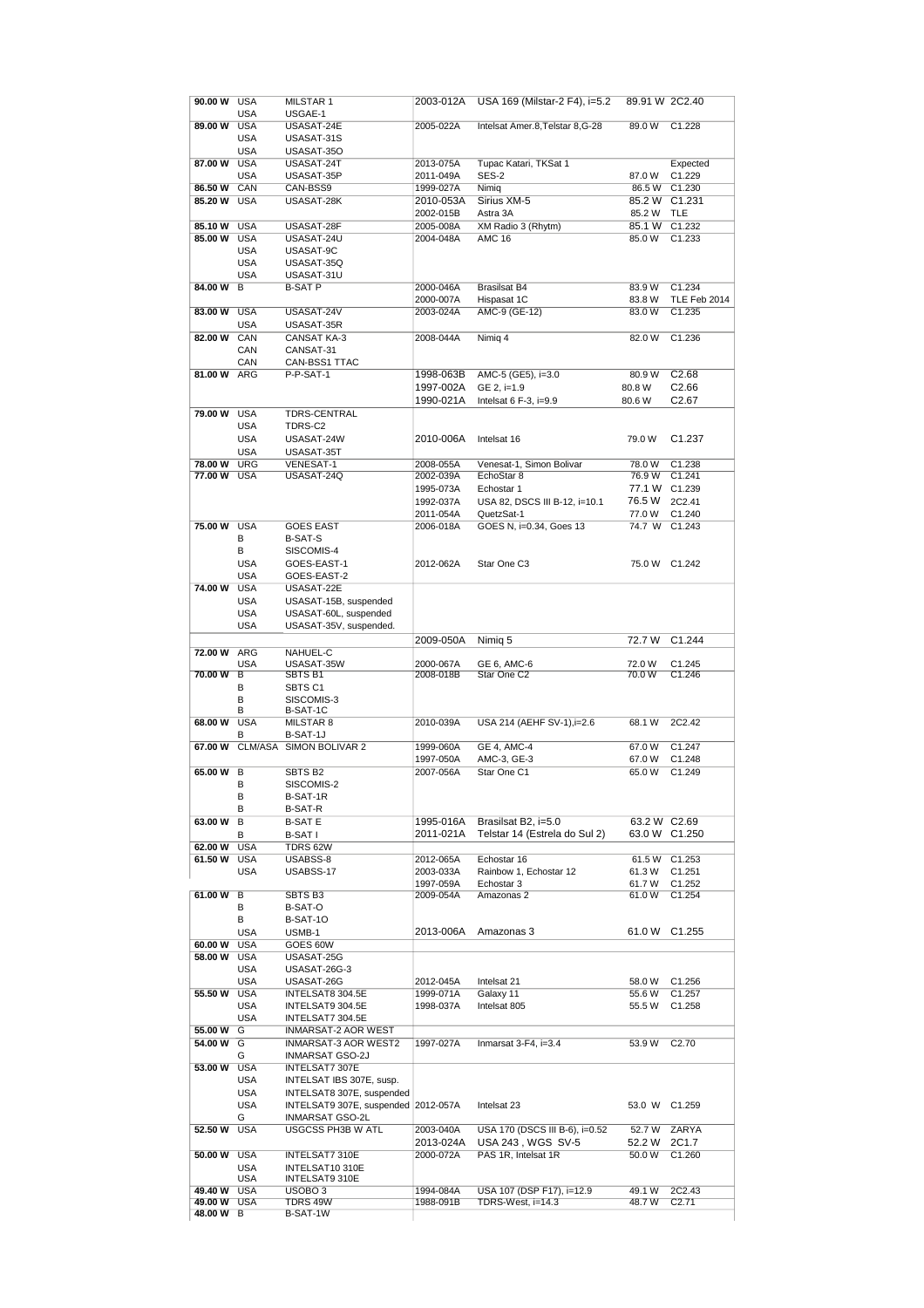| 47.00 W USA |     | USASAT-25E | 1994-064A | NSS 703. Intelsat VII F-3.i=3.7 | 47.0 W C2.72  |  |
|-------------|-----|------------|-----------|---------------------------------|---------------|--|
|             |     | GIBSAT-8B  | 1998-014A | <b>NSS 806</b>                  | 47.5 W C1.261 |  |
| 46.00 W     | USA | TDRS 46W   | 1993-003B | TDRS 6. i=12.5                  | 45.9 W C2.73  |  |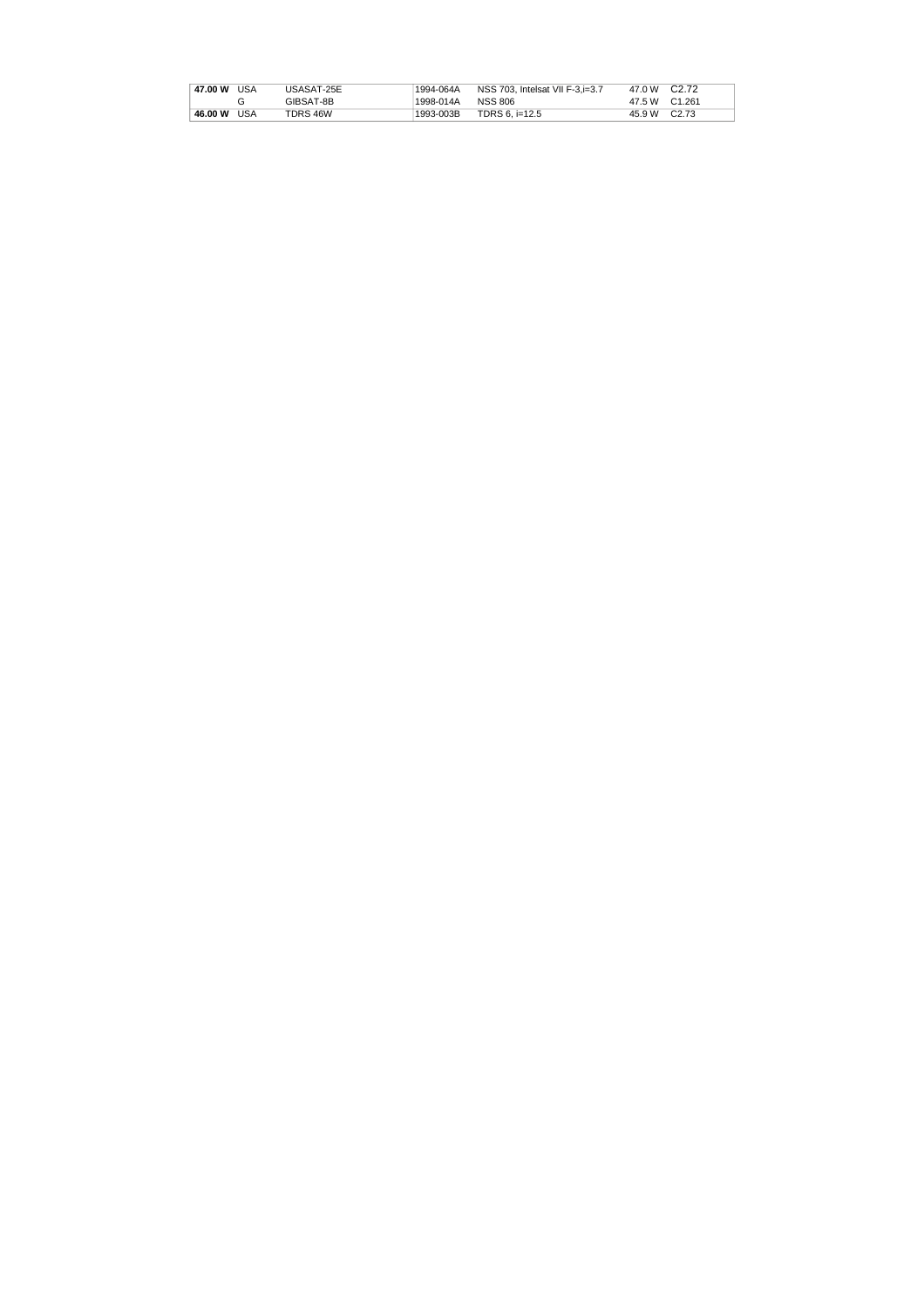| 45.00 W     | <b>USA</b> | USASAT-13I          | 2009-064A | Intelsat IS-14                | 45.0 W | C1.263             |
|-------------|------------|---------------------|-----------|-------------------------------|--------|--------------------|
|             | <b>USA</b> | <b>USASAT-13I-2</b> | 2010-034A | Echostar 15                   | 45.1 W | C <sub>1.262</sub> |
|             | <b>USA</b> | USASAT-25D          |           |                               |        |                    |
|             | <b>USA</b> | USASAT-55G          |           |                               |        |                    |
|             |            |                     |           |                               |        |                    |
|             | <b>USA</b> | USASAT-60I          |           |                               |        |                    |
| 43.00 W     | <b>USA</b> | USASAT-55F          | 2007-044B | Intelsat IS-11                | 43.0 W | C1.264             |
|             | USA        | USASAT-25C          | 2000-043A | PAS 9 Intelsat 9, i=1.0       | 43.1 W | C <sub>2.74</sub>  |
|             | <b>USA</b> | USASAT-26C          |           |                               |        |                    |
|             | <b>USA</b> | USASAT-50D          |           |                               |        |                    |
| 42.50 W     | <b>USA</b> | USGCSS PH3 MID- ATL |           |                               |        |                    |
|             | <b>USA</b> | USGCSS PH3B MID-ATL |           |                               |        |                    |
| 41.00 W     | <b>USA</b> | TDRS-EAST-ISS       |           |                               |        |                    |
|             |            |                     |           |                               |        |                    |
|             | <b>USA</b> | <b>TDRS EAST</b>    | 2002-011A | TDRS 9, i=2.6                 | 41.1 W | C <sub>2.75</sub>  |
| 40.50 W     | HOL        | INTELSAT5A 319.5E   | 2013-026A | SES-6                         | 40.5 W | C1.265             |
|             | HOL        | INTELSAT K 319.5E   |           |                               |        |                    |
|             | HOL        | INTELSAT7 319.5E    |           |                               |        |                    |
|             | HOL        | INTELSAT8 319.5E    |           |                               |        |                    |
|             | HOL        | <b>NSS-18</b>       |           |                               |        |                    |
|             | HOL        | <b>NSS-35</b>       |           |                               |        |                    |
|             | HOL        | NSS-57, suspended   |           |                               |        |                    |
|             | HOL        | INTELSAT IBS 319.5E |           |                               |        |                    |
|             | <b>USA</b> | USGAE-17R           |           |                               |        | 2C2.44             |
| 39.00 W     |            |                     | 1994.009A | USA 99 (Milstar DSF-1), i=9.8 | 39.0 W |                    |
|             | G          | DJCF-2A             |           |                               |        |                    |
| 38.00 W     | <b>USA</b> | USGON-5             |           |                               |        |                    |
| 37.50 W     | <b>USA</b> | USASAT-25A          | 2009-009A | Telstar11N                    | 3756 W | C1.266             |
|             | <b>USA</b> | USASAT-26A          | 2005-003A | AMC 12, NSS 10                | 37.4 W | C1.267             |
|             | <b>USA</b> | USASAT-25A-1        |           |                               |        |                    |
|             |            |                     | 2004-031A | Amazonas 1                    | 36.0 W | C1.268             |
| 34.50 W USA |            | INTELSAT8 325.5E    | 2002-016A | Intelsat 903                  | 34.5 W | C1.269             |
|             | <b>USA</b> | INTELSAT6 325.5E    |           |                               |        |                    |
|             | <b>USA</b> | INTELSAT9 325.5E    |           |                               |        |                    |
|             | <b>USA</b> | INTELSAT7 325.5E    |           |                               |        |                    |
|             |            |                     |           |                               |        |                    |
| 34.00 W     | G          | SKYNET-4D           | 2001-005B | Skynet 4F, i=7.1              | 34.0 W | C2.76              |
|             | G          | SKYNET-4M           |           |                               |        |                    |
|             | G          | SKYNET-5A           |           |                               |        |                    |
| 33.50 W     | G          | UKDIGISAT-3         | 2010-065A | HYLAS-1                       | 33.5 W | C1.270             |
|             | G          | UKDIGISAT-4A TT&C   |           |                               |        |                    |
| 31.50 W     | <b>USA</b> | INTELSAT9 328.5E    | 2008-034A | Protostar 1, Intelsat 25      | 31.5 W | C <sub>1.271</sub> |
|             | <b>USA</b> | INTELSAT8 328.5E    |           |                               |        |                    |
| 30.40 W     | <b>USA</b> | USDKH <sub>2</sub>  |           |                               |        |                    |
| 30.00 W     | Е          | HISPASAT-2B KU      |           |                               |        |                    |
|             | Е          | HISPASAT-2A KU      | 2006-007A |                               | 30.0 W |                    |
|             |            |                     |           | Spainsat                      |        | C1.272             |
|             | Е          | HISPASAT-2C3 KU     | 2002-044A | Hispasat 1D                   | 30.0 W | C1.273             |
|             | Е          | HISPASAT-2D KU      | 2010-070A | Hispasat 1E                   | 30.0 W | C1.274             |
|             | <b>USA</b> | USMB-2              |           |                               |        |                    |
|             |            |                     |           |                               |        |                    |
|             | <b>USA</b> | USGGR-3             |           |                               |        |                    |
|             | <b>USA</b> | USCSID-E4           |           |                               |        |                    |
|             | Е          |                     |           |                               |        |                    |
|             |            | HISPASAT-2AKA       |           |                               |        |                    |
|             | Е          | HISPASAT-2B 30KA    |           |                               |        |                    |
|             | Е          | HISPASAT-2AX        |           |                               |        |                    |
|             | Е          | HISPASAT-1DKU       |           |                               |        |                    |
|             | Е          | HISPASAT-1          |           |                               |        |                    |
| 29.50 W     | <b>USA</b> | INTELSAT8 330.5E    |           |                               |        |                    |
|             | <b>USA</b> | INTELSAT9 330.5E    | 1993-066A | Intelsat 701, i=1.7           | 29.5 W | C <sub>2.77</sub>  |
|             | <b>USA</b> | INTELSAT6 330.5E    |           |                               |        |                    |
| 27.50 W     | <b>USA</b> | INTELSAT7 332.5E    |           |                               |        |                    |
|             | USA        | INTELSAT6 332.5E    |           |                               |        |                    |
|             | <b>USA</b> | INTELSAT8 332.5E    |           |                               |        |                    |
|             | <b>USA</b> | INTELSAT9 332.5E    | 2003-007A | Intelsat 907                  | 27.5 W | C <sub>1.275</sub> |
|             |            |                     |           |                               |        |                    |
| 26.50 W     | <b>RUS</b> | STATSIONAR-D1       | 1998-029A | USA 139 (Adv.Orion 2), i=9.0  | 26.4 W | 2C2.45             |
|             | <b>RUS</b> | VOLNA-13            |           |                               |        |                    |
|             | <b>RUS</b> | TOR-1M              |           |                               |        |                    |
|             | <b>RUS</b> | STATSIONAR-17       |           |                               |        |                    |
|             | <b>RUS</b> | GALS-1              |           |                               |        |                    |
| 26.00 W     | G          | DJCF-2B             |           |                               |        |                    |
| 25.00 W     | <b>RUS</b> | GALS-9              |           |                               |        |                    |
|             | <b>RUS</b> | VOLNA-1A            |           |                               |        |                    |
|             | <b>RUS</b> | STATSIONAR-8        |           |                               |        |                    |
|             | <b>RUS</b> | TOR-9M              |           |                               |        |                    |
|             |            |                     |           |                               |        |                    |
| 24.50 W     | <b>USA</b> | INTELSAT7 335.5E    |           |                               |        |                    |
|             | <b>USA</b> | INTELSAT6 335.5E    |           |                               |        |                    |
|             | <b>USA</b> | INTELSAT8 335.5E    |           |                               |        |                    |
|             | <b>USA</b> | INTELSAT9 335.5E    | 2002-027A | Intelsat 905                  | 24.5 W | C <sub>1.276</sub> |
| 24.00 W     | <b>RUS</b> | PROGOZ-1            |           |                               |        |                    |
|             | USA        | USCSID-E3           |           |                               |        |                    |
| 23.00 W USA |            | FLTSATCOM-ATL       |           |                               |        |                    |
| 22.50 W     | <b>USA</b> | FLTSATCOM-C E ATL-1 | 1996-042A | USA 127 (UFO F7), i=6.8       | 22.8 W | 2C2.46             |
|             | <b>USA</b> | KASATCOM-2          |           |                               |        |                    |
|             | <b>HOL</b> | <b>NSS-16</b>       | 2012-007A | SES <sub>4</sub>              | 22.0 W | C <sub>1.277</sub> |
| 22.00 W     |            |                     |           |                               |        |                    |
| 21.50 W     | <b>HOL</b> | INTELSAT K 338.5E   |           |                               |        |                    |
|             | HOL        | INTELSAT5A 338.5E   |           |                               |        |                    |
|             | HOL        | INTELSAT8 338.5E    |           |                               |        |                    |
|             | HOL        | INTELSAT7 338.5E    |           |                               |        |                    |
| 20.20 W     | BEL        | SATCOM-4/20.2W      |           |                               |        |                    |
| 20.00 W     | <b>USA</b> | INTELSAT7 340E      |           |                               |        |                    |
|             | <b>USA</b> | INTELSAT6 340E      |           |                               |        |                    |
|             | <b>USA</b> | INTELSAT8 340E      |           |                               |        |                    |
|             | USA        | INTELSAT9 340E      |           |                               |        |                    |
|             | HOL        | <b>NSS-31</b>       | 2002-019A | NSS-7                         |        | 20.0 W C1.278      |